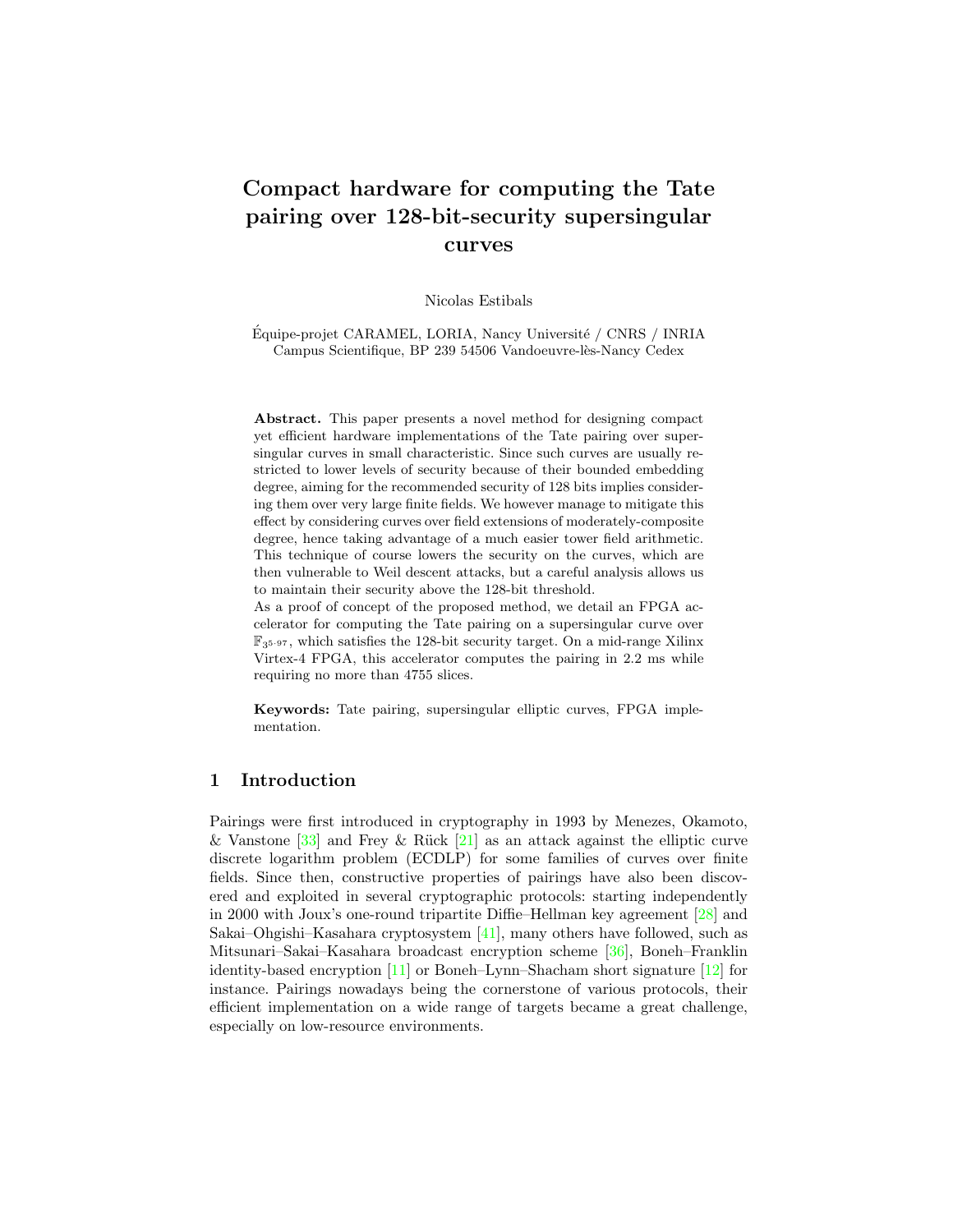Although many FPGA implementations of pairing accelerators have been proposed  $[2,5,6,8,27,31,40,42]$  $[2,5,6,8,27,31,40,42]$  $[2,5,6,8,27,31,40,42]$  $[2,5,6,8,27,31,40,42]$  $[2,5,6,8,27,31,40,42]$  $[2,5,6,8,27,31,40,42]$  $[2,5,6,8,27,31,40,42]$  $[2,5,6,8,27,31,40,42]$ , none of them allows to reach the AES-128 security level. However, recent ASIC implementations of pairings over Barreto–Naehrig (BN) curves with 128 bits of security have been published [\[20,](#page-15-5) [30\]](#page-15-6). The main difficulty for computing a pairing at the 128-bit security level is to implement an efficient arithmetic over a quite large finite field.

In contrast with the ASIC implementation, we chose to implement pairings over supersingular elliptic curves over small-characteristic finite fields so as to benefit from the many optimizations available in the literature. As a drawback, since supersingular curves are restricted to low embedding degrees, this implies considering unbalanced settings, where the curve offers potentially much more security than the required 128 bits. Nonetheless we took advantage of this excess of security and defined our curves over finite fields of composite extension degree: on the one hand, the curves might be weaker because of, for instance, the Gaudry–Hess–Smart attack  $[15, 23, 24]$  $[15, 23, 24]$  $[15, 23, 24]$  $[15, 23, 24]$  $[15, 23, 24]$ ; on the other hand, the arithmetic algorithm can really benefit from this tower field structure. This article is devoted to the demonstration that this compromise is very effective in the context of a low-resources hardware implementation.

After a reminder on the Tate pairing and its security in a general context (Section [2\)](#page-1-0), we present the consequences on security of defining an elliptic curve over a composite-extension field (Section [3\)](#page-3-0). We then detail the algorithms for computing the Tate pairing over such curves in Section [4](#page-5-0) and present a lowarea FPGA accelerator implementing these algorithms for a test-case curve in Section [5.](#page-8-0) Finally we report our performance results and compare them against other implementations from the literature (Section [6\)](#page-11-0) and conclude in Section [7.](#page-12-0)

### <span id="page-1-0"></span>2 Definition and security of the Tate pairing

Given an elliptic curve E defined over a finite field  $\mathbb{F}_q$ , take  $\ell$  a prime number dividing the cardinal of the curve  $\#E(\mathbb{F}_q)$ . The embedding degree k of E is then defined as the smallest integer such that  $\ell | q^k - 1$ , that is to say such that the group of  $\ell$ -th roots of unity  $\mu_{\ell} = \{x \in \overline{\mathbb{F}_q} \mid x^{\overline{\ell}} = 1\}$  is in  $\mathbb{F}_{q^k}^*$ . Assuming further that  $k > 1$  and that there are no points of order  $\ell^2$  in  $E(\mathbb{F}_{q^k})$ , we can then define the Tate pairing over  $E$  as the map:

$$
e: E(\mathbb{F}_q)[\ell] \times E(\mathbb{F}_{q^k})[\ell] \to \mathbb{F}_{q^k}^*/\left(\mathbb{F}_{q^k}^*\right)^{\ell} \cong \mu_{\ell},
$$

where  $E(\mathbb{F}_q)[\ell] = \{P \in E(\mathbb{F}_q) \mid [\ell]P = \mathcal{O}\}\$  denotes the  $\mathbb{F}_q$ -rational  $\ell$ -torsion subgroup. The embedding degree  $k$ , also called security multiplier in this context, acts as a cursor to adjust the size of the multiplicative group  $\mathbb{F}_{q^k}^*$  with respect to that of  $\mathbb{F}_q$ , which directly constrains  $\#E(\mathbb{F}_q)$  to Hasse's bounds, therefore limiting the achievable values of  $\ell$ . Given that the discrete logarithm problem (DLP) is exponential in the subgroup  $E(\mathbb{F}_q)[\ell]$  but subexponential in the finite field  $\mathbb{F}_{q^k}^* \supset \mu_\ell$  (*cf.* Section [2.2\)](#page-3-1), one might want to choose a curve giving a security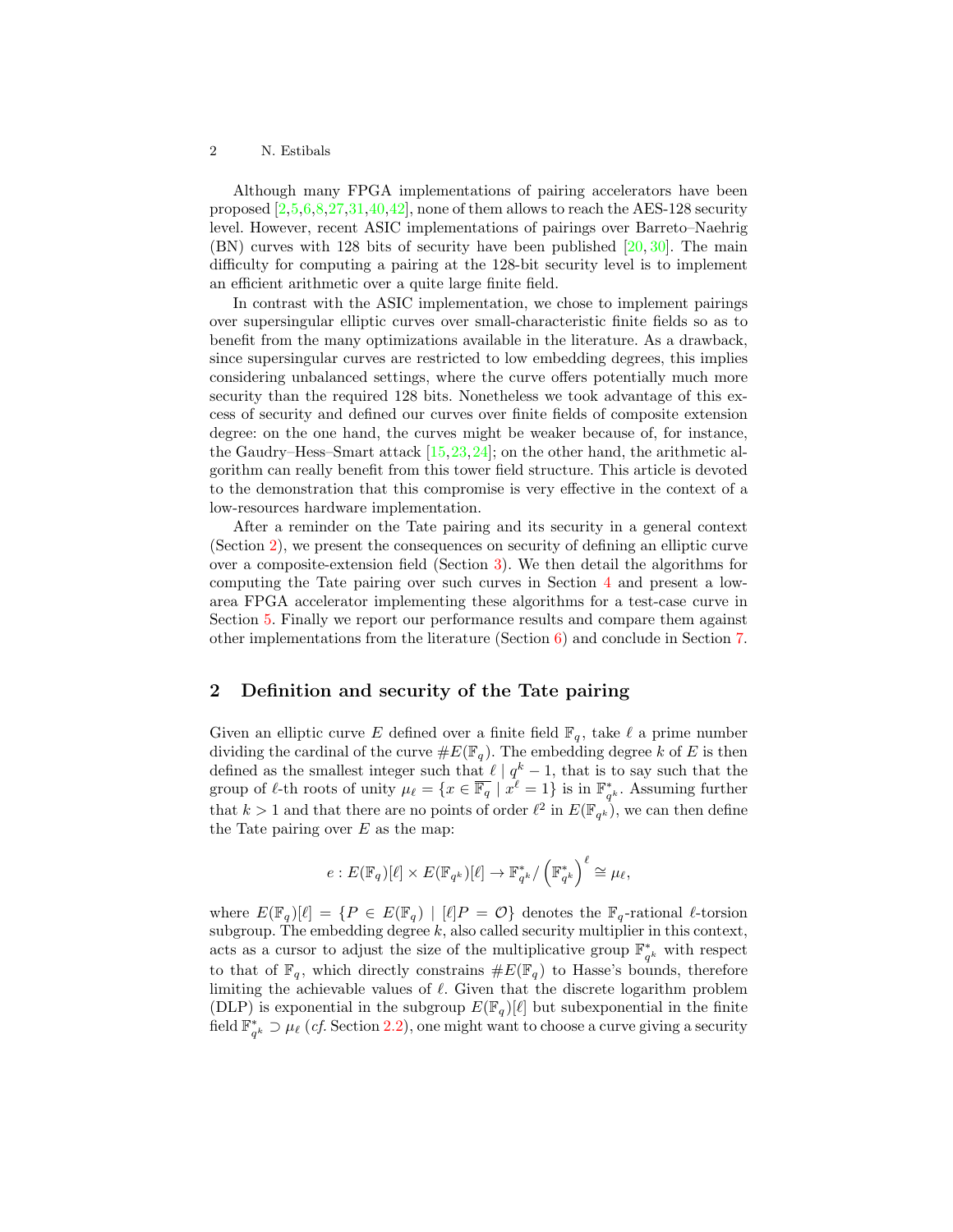multiplier k that balances the security on both the input and the output of the Tate pairing.

As we are targeting the AES-128 security level, elliptic curves with an embedding degree between 12 and 15 seem to be a good choice. Barreto–Naehrig (BN) curves are a family of such curves with prime cardinal  $\ell = \#E(\mathbb{F}_q)$  and embedding degree  $k = 12 \, 4$ ; as a result BN curves perfectly balance the security between the  $\ell$ -torsion and  $\mu_{\ell}$  at the 128-bit level. However, since BN curves are defined over prime fields, computing a pairing over them requires expensive modular arithmetic, which is far less better-suited to hardware implementation than arithmetic over small-characteristic finite fields. Last but not least, BN curves are ordinary curves: point doubling and tripling formulae are not as efficient as in the supersingular case in characteristic 2 and 3 respectively.

As a consequence, we chose to consider supersingular elliptic curves even if their embedding degree is bounded by 6 [\[3\]](#page-14-7). Due to this bound, the security on the curve will be too high with respect to the security on  $\mu_{\ell}$ . We however decided to take advantage of this: using finite fields with composite extension degree will decrease the security on the curves but make the field arithmetic better suited to low-resource hardware implementations. Those points will be detailed and quantified in the next two sections.

We now detail the definition, security and computation of the Tate pairing over the considered supersingular elliptic curves.

### 2.1 Pairing over supersingular elliptic curves

Our study focuses on pairings on supersingular curves over finite fields  $\mathbb{F}_q$  with  $q = p<sup>m</sup>$  and  $p = 2$  or 3. We thus define the two following families [\[3\]](#page-14-7):

$$
E_{2,b}/\mathbb{F}_2: y^2 + y = x^3 + x + b, \text{ where } b \in \{0, 1\}; \text{ and}
$$
  

$$
E_{3,b}/\mathbb{F}_3: y^2 = x^3 - x + b, \text{ where } b = \pm 1.
$$

When  $m$  is coprime to 2 and 6 in characteristic 2 and 3 respectively, the cardinal of those curves reaches the Hasse bounds:

$$
#E_{2,b}(\mathbb{F}_q) = 2^m \pm 2^{\frac{m+1}{2}} + 1,
$$
  

$$
#E_{3,b}(\mathbb{F}_q) = 3^m \pm 3^{\frac{m+1}{2}} + 1.
$$

Moreover, their embedding degree is 4 and 6 in characteristic 2 and 3, respectively. Thanks to their supersingularity, there exists a distortion map over those elliptic curves, mapping the  $\mathbb{F}_q$ -rational  $\ell$ -torsion group to another subgroup of  $E(\overline{\mathbb{F}}_{q^k})[\ell]$ :

$$
\delta: E(\mathbb{F}_q)[\ell] \to E(\mathbb{F}_{q^k})[\ell],
$$

which is used to define the modified Tate pairing as:

$$
\hat{e} : \begin{cases} E(\mathbb{F}_q)[\ell] \times E(\mathbb{F}_q)[\ell] & \to \mathbb{F}_{q^k}^* / \left(\mathbb{F}_{q^k}^*\right)^{\ell} \cong \mu_{\ell} \\ (P,Q) & \mapsto e(P,\delta(Q)) \end{cases}.
$$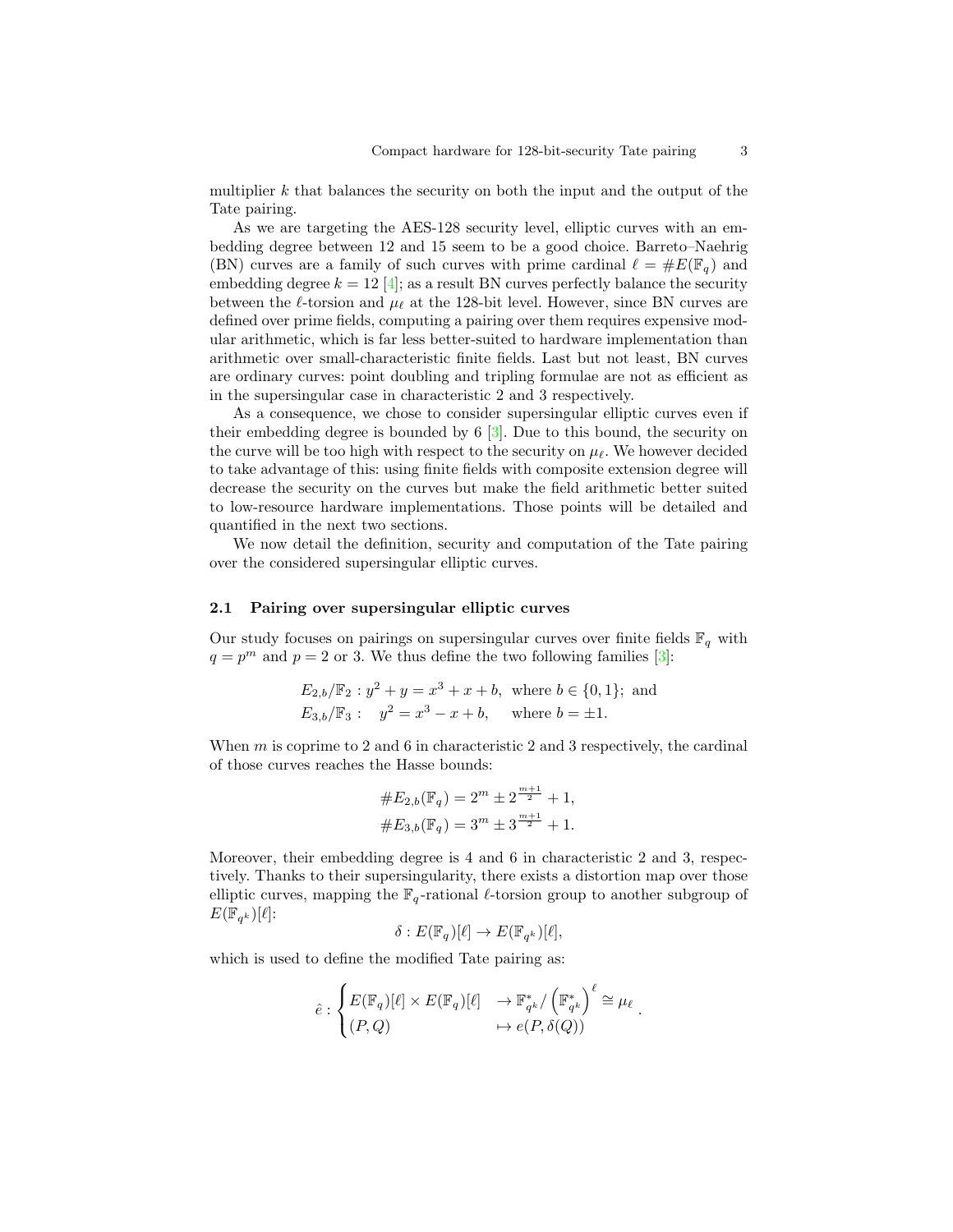One can furthermore show that  $\hat{e}$  is not degenerate. We refer the reader to [\[3\]](#page-14-7) and [\[8,](#page-14-4) Table I] for the mathematical details of pairing construction over supersingular curves.

### <span id="page-3-1"></span>2.2 Attacks against pairings over supersingular curves

The security of the pairing is determined by the difficulty of the discrete logarithm problem (DLP) on the input curve and on the output multiplicative group.

Since  $\ell$  is a prime, the best known algorithm to attack the DLP on the  $\ell$ torsion is Pollard's  $\rho$  method [\[39\]](#page-16-4), which requires an average of  $\sqrt{\pi\ell/2}$  group operations. As Duursma *et al.* showed in  $[17, 22]$  $[17, 22]$  $[17, 22]$ , we should take into account the group of automorphisms on the curve, which has order 24 and 12 in characteristic 2 and 3, respectively,  $[43,$  Chap. III,  $\S10$  as well as the m iterated Frobenius endomorphisms  $(x, y) \mapsto (x^{p^i}, y^{p^i})$ , for  $0 \leq i \leq m$  as they allow to speed up Pollard's  $\rho$  method by a  $\sqrt{m \cdot \# \text{Aut}(E)}$  factor. All in all the average cost of Pollard's method on

 $E(\mathbb{F}_q)[\ell]$  is:

$$
\begin{cases} \sqrt{\frac{\pi \cdot \ell}{48m}} & \text{if } p = 2, \text{ and} \\ \sqrt{\frac{\pi \cdot \ell}{24m}} & \text{if } p = 3. \end{cases}
$$

Additionally, one may attack the DLP on  $\mu_\ell \subset \mathbb{F}_{q^k}^*$ ; this is the fundamental idea behind the attacks of Menezes, Okamoto, & Vanstone [\[33\]](#page-15-0) and Frey & Rück [\[21\]](#page-15-1). Since the  $\ell$ -th roots of unity are defined in the multiplicative group of a finite field, the DLP may be attacked by sieving algorithms. In our case, where the characteristic  $p$  is 2 or 3, one can use the function field sieve (FFS) [\[1\]](#page-13-1); the complexity of this attack is subexponential:

$$
\exp\left(\left(\frac{32}{9} + o(1)\right)^{\frac{1}{3}} \cdot \log^{\frac{1}{3}} q^k \cdot \log \log^{\frac{2}{3}} q^k\right).
$$

If we consider our 128-bit security level target, we need to take  $m$  between 1100 and 1200 in characteristic 2 and around 500 in characteristic 3.

### <span id="page-3-0"></span>3 Elliptic curves over composite-extension fields

We examine, in this section, the consequences on security of defining supersingular elliptic curves over a finite field of the form  $\mathbb{F}_{q^n}$ , where  $q = p^m$ , n is a small integer and m a prime. This corresponds to substituting  $q^n$  for q and  $m \cdot n$  for m in the previous section.

### 3.1 The Gaudry–Hess–Smart attack

As soon as one defines a curve on a field of composite extension degree, one should also consider other attacks: the Weil descent can indeed be applied on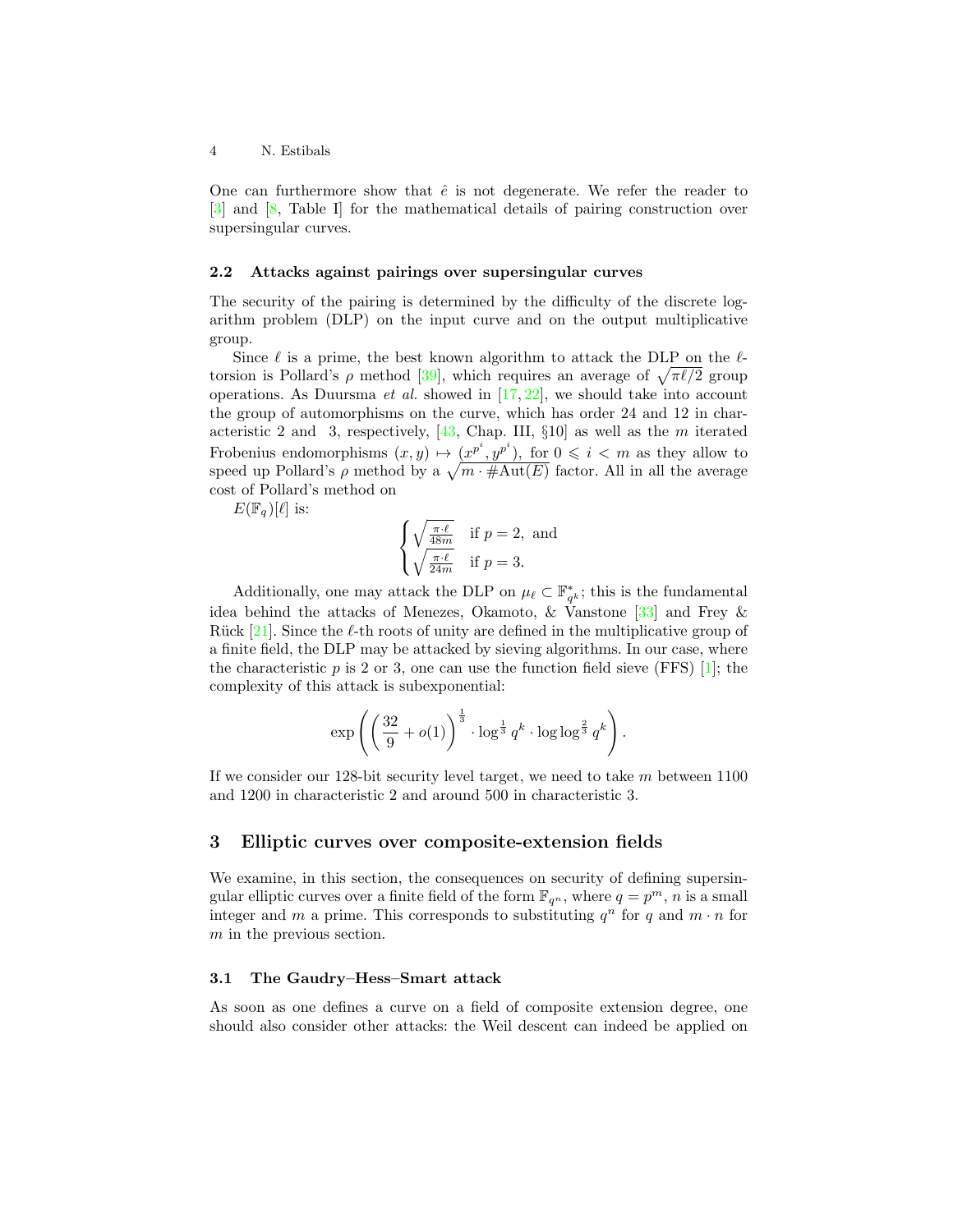those curves and have some "destructive facets." The Weil descent consists in mapping an elliptic curve defined over  $\mathbb{F}_{q^n}$  to the Jacobian of a curve of genus at least n over  $\mathbb{F}_q$ .

Thus the discrete logarithm problem on the elliptic curve defined over  $\mathbb{F}_{q^n}$ might be transported to the DLP on the Jacobian of a genus-n curve over  $\mathbb{F}_q$ . This last DLP can then be solved using an index calculus algorithm. Gaudry, Hess, & Smart have shown that this attack (GHS) runs in  $\tilde{O}(q^{2-\frac{2}{n}})$  in some cases (Weil restrictions) [\[24\]](#page-15-8). More generally Gaudry [\[23\]](#page-15-7) and Diem [\[15\]](#page-14-5) showed that this also holds in the general case, but with a very bad dependency in  $n$ (hidden in the big-O notation).

# 3.2 The static Diffie–Hellman problem

Recent studies [\[25,](#page-15-10)[29\]](#page-15-11) showed that defining a curve over a finite field of composite extension degree makes it weaker regarding the static Diffie–Hellman problem (SDH). The SDH problem on a curve consists in: given two points  $P, [d]P \in$  $E(\mathbb{F}_q)$  (where d is a secret integer) and an oracle  $Q \mapsto [d]Q$ , compute  $[d]R$  where R is randomly chosen point.

The cryptographic consequence of solving SDH problem is breaking the Diffie–Hellman key exchange protocol when one participant never changes his private key, as it occurs in the El Gamal encryption scheme for instance [\[18\]](#page-15-12).

Granger discovered the best known algorithm that solves the SDH problem on elliptic curves defined over a field of composite extension degree  $\mathbb{F}_{q^n}$  with  $O(q^{1-\frac{1}{n+1}})$  calls to the oracle and in  $\tilde{O}(q^{1-\frac{1}{n+1}})$  time [\[25\]](#page-15-10).

One should notice that the attacker not only needs a great computational power but also a great number of calls to the oracle: a simple but efficient protection against this attack is revoking a key after a certain amount of use.

# 3.3 Finding curves with 128-bit security level

To the best of our knowledge, the literature does not mention any other attack on curves over fields of composite extension degree.

In order to find suitable curves for our method, we enumerated all the supersingular curves of characteristic 2 and 3 on fields with moderately-composite extension degrees  $m \cdot n$  ( $n < 15$ ) large enough for the 128-bit security level. We then evaluated an approximation (constants hidden in big-O are not taken into account) of the computation time of each of the attacks mentioned in the paper: Pollard's ρ, FFS, GHS and SDH. A selection of curves reaching the 128-bit level of security is given in Table [1;](#page-5-1) since that is not necessarily a security issue for all protocols, we also present curves that are not resistant to Granger's SDH attack.

The main difficulty in computing Table [1](#page-5-1) is to factor the cardinal of the different curves because they contains more than 350 digits in characteristic 2 and 240 in characteristic 3. Luckily those cardinals are the Aurifeuillean factors of Cunningham numbers and many of them are referenced in the factor tables maintained by Wagstaff [\[44\]](#page-16-6) and Leyland [\[32\]](#page-15-13).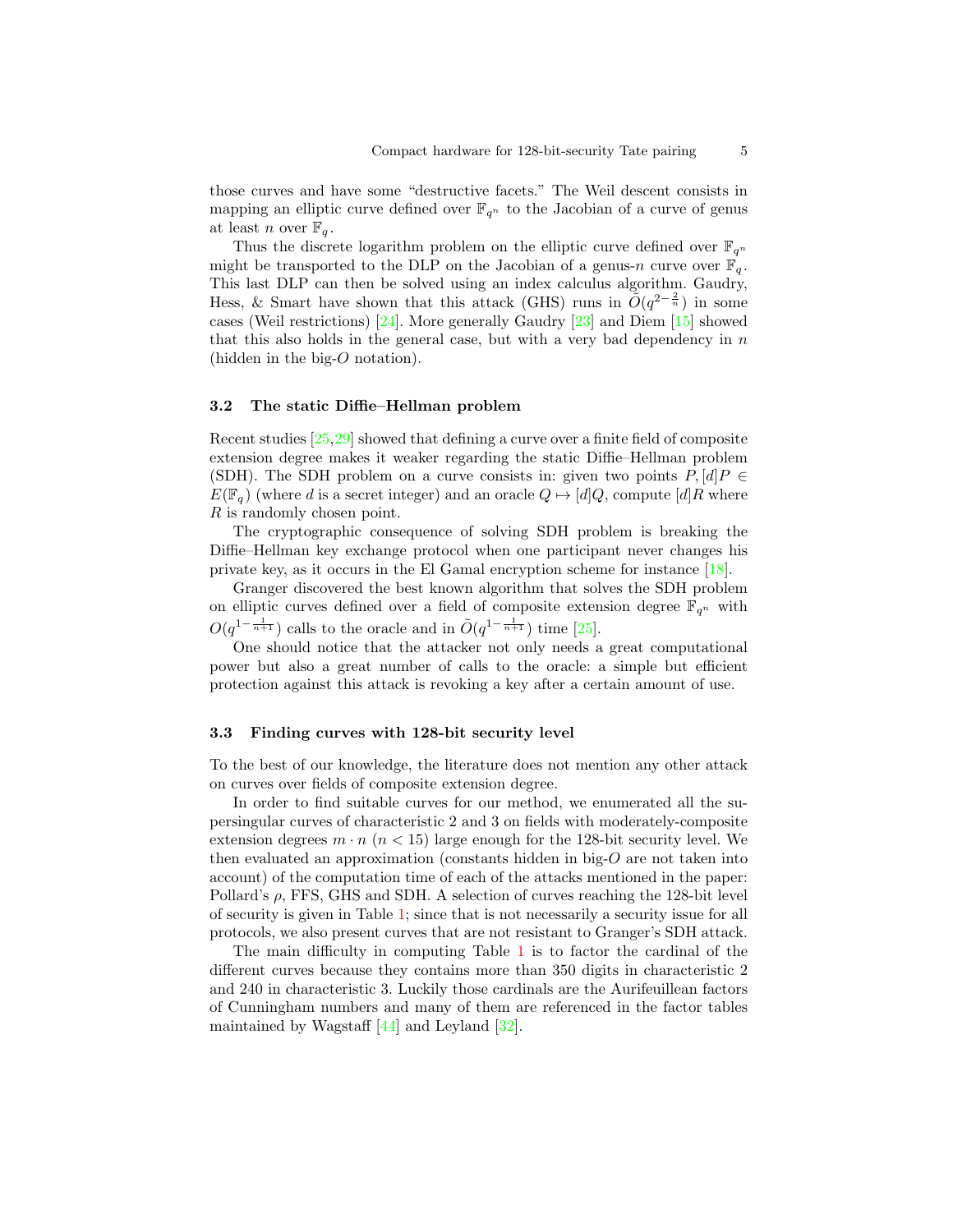|                  |                  |                  |               | Cost of the attacks (bits)   |     |     |     |
|------------------|------------------|------------------|---------------|------------------------------|-----|-----|-----|
| $\boldsymbol{q}$ | $\boldsymbol{n}$ | $\boldsymbol{b}$ | $\log_2 \ell$ | Pollard's $\rho$ FFS GHS SDH |     |     |     |
| $2^{1117}$       | 1                | 1                | 1076          | 531                          | 128 |     |     |
| $2^{367}$        | 3                | 1                | 698           | 342                          | 128 | 489 | 275 |
| $2^{227}$        | 5                | 1                | 733           | 359                          | 129 | 363 | 189 |
| $2^{163}$        | $\overline{7}$   | 1                | 753           | 370                          | 129 | 279 | 142 |
| $2^{127}$        | 9                | 1                | 487           | 236                          | 130 | 225 | 114 |
| $2^{103}$        | 11               | 1                | 922           | 454                          | 129 | 187 | 94  |
| $2^{89}$         | 13               | $\overline{0}$   | 1044          | 515                          | 164 | 130 | 82  |
| $2^{73}$         | 15               | 0                | 492           | 239                          | 136 | 127 | 68  |
| $3^{503}$        | 1                | 1                | 697           | 342                          | 132 |     |     |
| $3^{97}$         | 5                | $\mathbf 1$      | 338           | 163                          | 130 | 245 | 128 |
| $3^{67}$         | $\overline{7}$   | $^{-1}$          | 612           | 300                          | 129 | 182 | 92  |
| $3^{53}$         | 11               | $^{-1}$          | 672           | 330                          | 140 | 152 | 77  |
| $3^{43}$         | 13               | 1                | 764           | 376                          | 138 | 125 | 63  |

<span id="page-5-1"></span>Table 1. Different curves and their security in bits against the different known attacks. A security of N bits means that approximately  $2^N$  operations are required to perform the attack.

The security estimations given in Table [1](#page-5-1) confirm the intuition: the more composite the extension degree of the field of definition, the more effective the attacks using Weil descent, until they become the best attack on the curves.

As a proof of concept, we finally chose to implement the pairing over the supersingular curve  $E_{3,-1}$  over  $\mathbb{F}_{3^{5\cdot 97}}$ , as this curve has an embedding degree equal to 6 and is resistant to all the attacks, even for the SDH problem.

# <span id="page-5-0"></span>4 Computation of the Tate pairing over composite-extension fields

As we have identified some curves that allow us to reach the 128-bit level of security, we now focus on the algorithms for computing the pairing over such curves.

### 4.1 Algorithms for computing the Tate pairing

The computation of the Tate pairing is split into two parts: Miller's loop [\[34,](#page-15-14)[35\]](#page-16-7) and a final exponentiation in the multiplicative group  $\mathbb{F}_{q^{k \cdot n}}^*$ .

Many improvements of Miller's algorithm have been published since its discovery. Duursma & Lee adapted it to exploit the simple point-tripling formulae in characteristic 3 by turning the double-and-add into a triple-and-add algo-rithm [\[16\]](#page-14-9). Furthermore Barreto *et al.* put forward the  $\eta_T$  approach which divides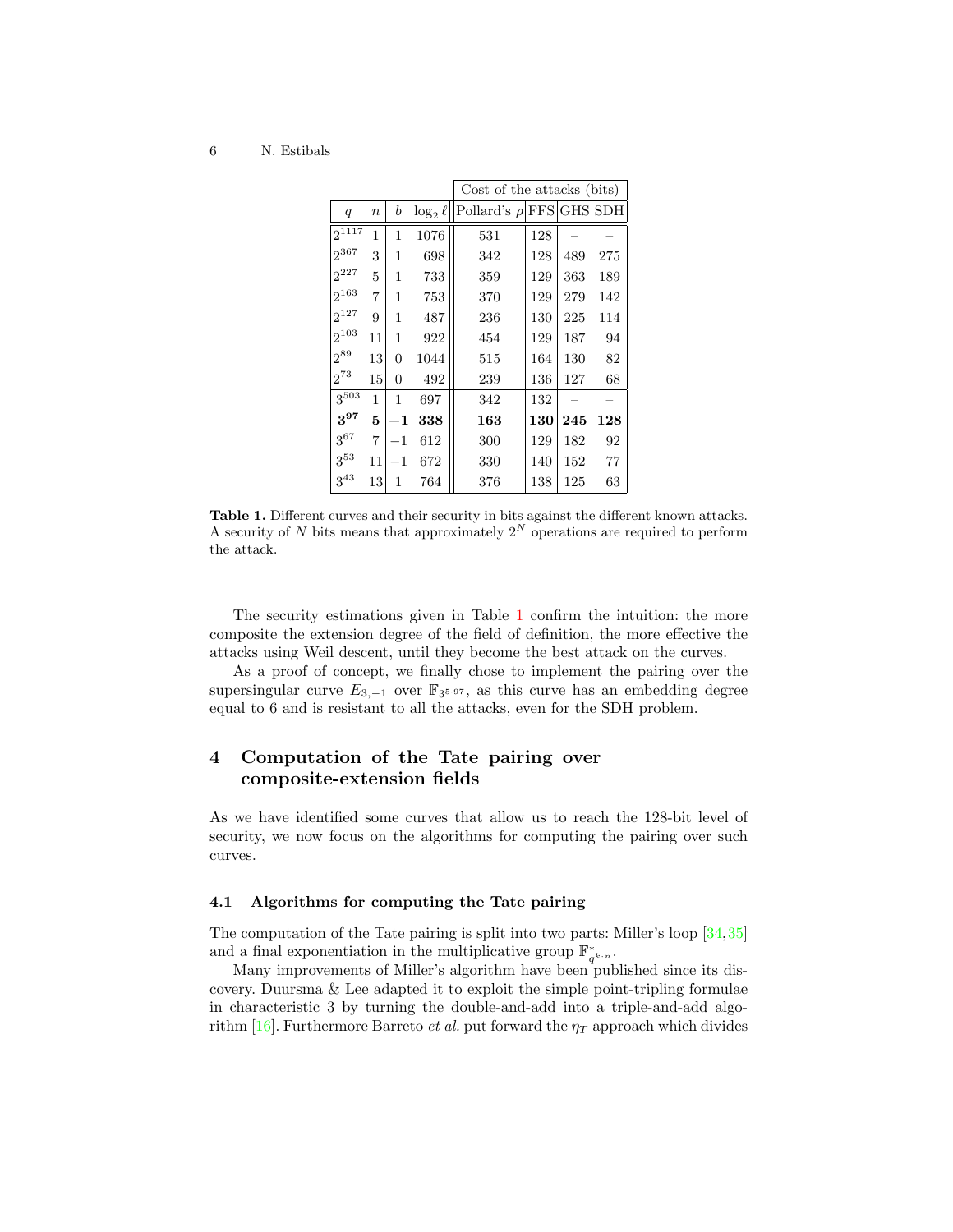by two the length of the loop by exploiting the action of the Verschiebung on the  $\ell$ -torsion.<sup>[1](#page-6-0)</sup> Those improvements and a careful implementation of the arithmetic of the extension over  $\mathbb{F}_{q^{k-n}}$  leads to the algorithms presented by Beuchat *et al.* in [\[5,](#page-14-2) [7\]](#page-14-10).

To implement the pairing of our test case, we chose the unrolled loop algorithm in [\[7,](#page-14-10) Algorithm 5] because it minimizes the number of multiplications on the field of definition  $\mathbb{F}_{q^n}$  which represents the major cost on a field large enough to reach the AES-128 security level. Moreover this algorithm requires only additions, multiplications and cubings over  $\mathbb{F}_{q^n}$  but not any cube rooting; therefore it represents a substantial saving in hardware resources requirements.

We have now determined the sequence of operations in  $\mathbb{F}_{q^n}$  to compute the  $\eta_T$  pairing over  $\mathbb{F}_{q^n}$ . Nonetheless we want to design compact hardware to execute them: the datapath of a circuit directly handling elements of  $\mathbb{F}_{q^n}$  would be very large. Therefore we take advantage of the composite extension degree of our field of definition and implement the pairing as sequence of operations over  $\mathbb{F}_q$ : the datapath of a coprocessor dealing with elements of  $\mathbb{F}_q$  only will be much smaller. Thus we have to express the arithmetic of  $\mathbb{F}_{q^n}$  in terms of operation over  $\mathbb{F}_q$  in an efficient way.

### 4.2 Representation and computation over the extension

Pairing computation requires a large number of multiplications. Using normal basis would thus be very harmful. As a consequence  $\mathbb{F}_{q^n}$  is represented using a polynomial basis:  $\mathbb{F}_{q^n} \cong \mathbb{F}_q[X]/(f(X))$  where f is a degree-n irreducible polynomial over  $\mathbb{F}_q$ . Hence an element of  $\mathbb{F}_{q^n}$  is represented as a polynomial of degree at most  $n-1$  over  $\mathbb{F}_q$ , and operations over  $\mathbb{F}_{q^n}$  are mapped to operations over  $\mathbb{F}_q[X]$  followed if necessary by a reduction modulo f.

The irreducible polynomial  $f$  could be taken among all irreducible polynomials of degree n over  $\mathbb{F}_q$  but we restricted this choice to polynomials over  $\mathbb{F}_p$  in order to avoid multiplications over  $\mathbb{F}_q$  during the different reductions modulo f. This is possible because n is coprime to m. We also chose  $f$  to have a low Hamming weight, i.e. a trinomial or a pentanomial, so as to further reduce the cost of the reductions.

**Frobenius automorphism over**  $\mathbb{F}_{q^n}$ **.** During the pairing computation, many iterated applications of the Frobenius, *i.e.*  $p^i$ -th powering, are required. By linearity of this operation, we have:

$$
(a_0 + a_1X + \dots + a_{n-1}X^{n-1})^{p^i} = a_0^{p^i} + a_1^{p^i}X^{p^i} + \dots + a_{n-1}X^{(n-1)\cdot p^i}.
$$

Moreover we have that  $X^{p^n} \equiv 1 \pmod{f}$  because f is defined over  $\mathbb{F}_p$ . Therefore computing the *i*-th iterated Frobenius over  $\mathbb{F}_{q^n}$  is tantamount to computing the *i*th iterated Frobenius over all coefficients and then applying a linear combination on them that only depends on the value of  $i \mod n$ .

<span id="page-6-0"></span><sup>&</sup>lt;sup>1</sup> The  $\eta_T$  pairing is in fact a power of the actual Tate pairing but the conversion between the two is free [\[5\]](#page-14-2).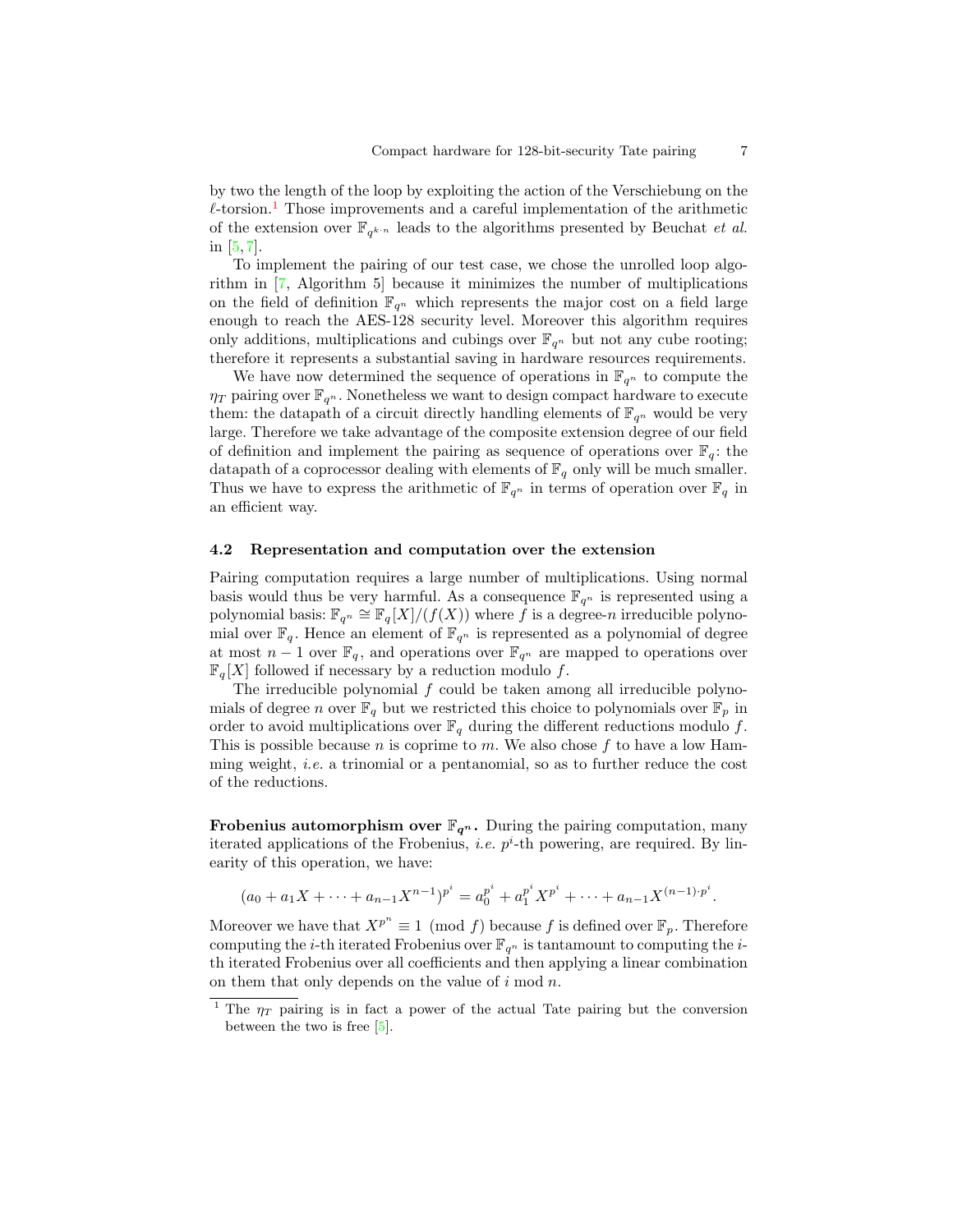**Multiplications over**  $\mathbb{F}_{q^n}$ **.** Multiplication is the most expensive operation and it can be greatly optimized by using subquadratic multiplication schemes. Choosing the best algorithm to compute the products of two degree- $(n - 1)$ polynomials depends on many criteria and we studied how different solutions fit our case.

Many subquadratic multiplication algorithms can be used: Karatsuba, Montgomery's Karatsuba-like formulae [\[19,](#page-15-15)[37\]](#page-16-8), or CRT-based algorithms [\[13,](#page-14-11)[14\]](#page-14-12). The common point between those algorithms is that they can all be expressed as the linear combination of a set of products of linear combinations of the coefficients of the operands.

The Toom–Cook algorithm and its variants cannot be used easily in the case of polynomials over low-characteristic fields, as it is based on an evaluate– interpolate scheme. To be efficient, evaluation points, their inverse, and their successive powers should have a small representation. However, we cannot find enough "simple elements" in low-characteristic fields: taking interpolation points in  $\mathbb{F}_q$  instead of  $\mathbb{F}_p$  will increase the number of multiplications and defeat the whole point of the method.

Furthermore, as we will see in Section [5.1,](#page-8-1) additions do not have a negligible cost when compared to multiplications as it is often assumed in estimations of multiplication complexity. Thus we have to express the formulae given by the different algorithms and count the total number of operations of each type.

**Inversion over**  $\mathbb{F}_{q^n}$ **.** During the final exponentiation step of the pairing computation, an inversion over  $\mathbb{F}_{q^n}$  has to be carried out. Because there is only one inversion in the whole pairing computation, there is no gain to dedicate specific hardware resources to speed up its computation. However, thanks to the Itoh–Tsujii algorithm [\[26\]](#page-15-16) which consists in applying Fermat's little theorem, the inversion over  $\mathbb{F}_{q^n}$  is computed with  $(n-1)\cdot m$  applications of the Frobenius in  $\mathbb{F}_{q^n}$ , some multiplications over  $\mathbb{F}_{q^n}$  and one inversion over  $\mathbb{F}_q$ . We also used another Itoh–Tsujii's algorithm to compute this last inversion over  $\mathbb{F}_q$  and then do not need any other inversion since inversion over  $\mathbb{F}_p$  is the identity when  $p=2$  or 3.

### 4.3 Our test case:  $\mathbb{F}_3$ 5.97

We chose to construct the extension for our test case as  $\mathbb{F}_{3^{5\cdot 97}} \cong \mathbb{F}_{3^{97}}[X]/(X^5 X + 1$ ,  $\mathbb{F}_{3^{97}}$  itself being represented as  $\mathbb{F}_{3}[t]/(t^{97} + t^{16} - 1)$ . Thus we evaluated multiplication over the extension cost thanks to different algorithms  $(cf.$  Table  $2)$ :

- the quadratic and so-called schoolbook method;
- one-level Karatsuba, where the sub-products are computed using the schoolbook method;
- recursive Karatsuba, where the sub-products are also computed thanks to Karatsuba algorithm;
- Montgomery's Karatsuba-like formulae [\[37\]](#page-16-8);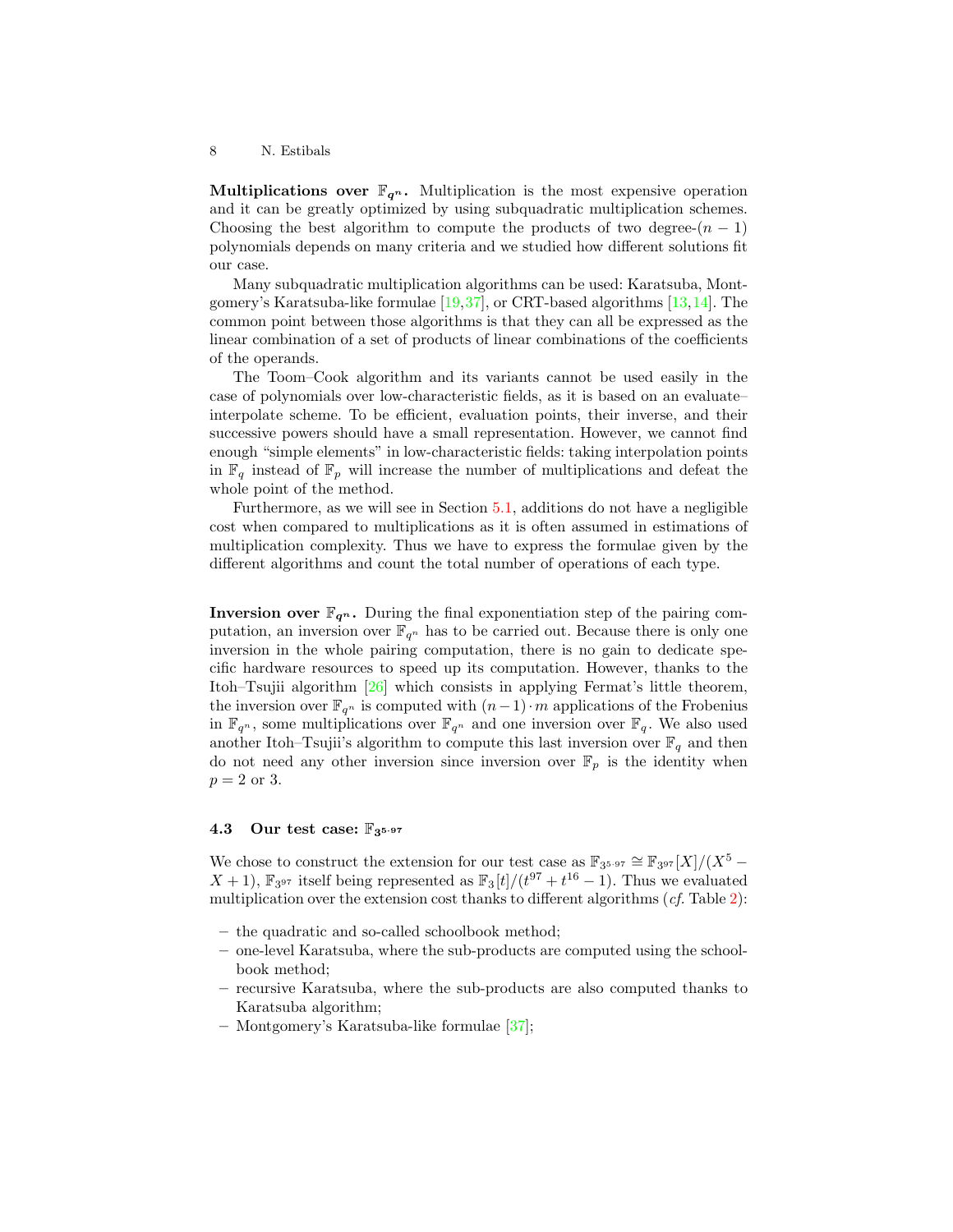– algorithm based on the Chinese Remainder Theorem (CRT) by Cenk & Ozbudak  $[13]$  $[13]$  (*cf.* Section [B](#page-18-0) for detailed algorithm).

Since  $n = 5$  is odd, Montgomery's trick [\[37,](#page-16-8) Section 2.3] for applying the Karatsuba formulae can be used and saves one extra sub-product.

As we have now expressed a variety of algorithms for multiplication over F3 <sup>5</sup>·<sup>97</sup> , choosing one of them is a matter of algorithm–architecture co-design. Indeed, timing for each algorithm heavily depends on:

- the cost of multiplication on  $\mathbb{F}_{3^{97}}$  compared to the addition,
- the data dependencies, and
- the scheduling of the operations in regards to the memory architecture.

| Algorithm                                | Multiplications Additions Add./Mul. |                         |       |
|------------------------------------------|-------------------------------------|-------------------------|-------|
|                                          | over $\mathbb{F}_{397}$             | over $\mathbb{F}_{397}$ | Ratio |
| Schoolbook                               | 25                                  | 8                       | 0.32  |
| One-level Karatsuba (Montgomery's trick) | 21                                  | 29                      | 1.38  |
| Recursive Karatsuba                      | 15                                  | 39                      | 2.60  |
| Recursive Karatsuba                      | 14                                  | 43                      | 3.07  |
| (Montgomery's trick)                     |                                     |                         |       |
| Montgomery's Karatsuba-like              | 13                                  | 54                      | 4.153 |
| formulae $[37]$                          |                                     |                         |       |
| Cenk & $\ddot{O}z$ budak [13]            | 12                                  | 53                      | 4.42  |

<span id="page-8-2"></span>**Table 2.** Cost of different multiplication algorithms over  $\mathbb{F}_{3^{5\cdot 97}}$ 

Finally, it turned out that the algorithm by Cenk  $&$  Ozbudak [[13\]](#page-14-11) best fitted our arithmetic coprocessor (cf. Section [5\)](#page-8-0). In conclusion, the overall cost of the arithmetic over the extension field  $\mathbb{F}_{3^{5\cdot 97}}$  is presented in Table [3.](#page-9-0) Table [4](#page-9-1) summarizes the number of operations over the field  $\mathbb{F}_{3^{97}}$  and its extension  $\mathbb{F}_{3^{5\cdot 97}}$ needed to perform Miller's loop and the final exponentiation from [\[7\]](#page-14-10).

# <span id="page-8-0"></span>5 Hardware accelerator for computing the Tate pairing

### <span id="page-8-1"></span>5.1 An arithmetic coprocessor over  $\mathbb{F}_q$

As we have now reduced the pairing computation to a sequence of operations over  $\mathbb{F}_q$  with  $q = p^m$ , we need a coprocessor able to perform additions, multiplications and Frobenius (squarings and cubings) over this field. To this intent, we chose the coprocessor that Beuchat *et al.* developed for the final exponentiation in [\[9\]](#page-14-13).

The architecture of this coprocessor is reproduced in Fig. [1](#page-10-0) and is composed of three units running in parallel: a register file implemented by means of a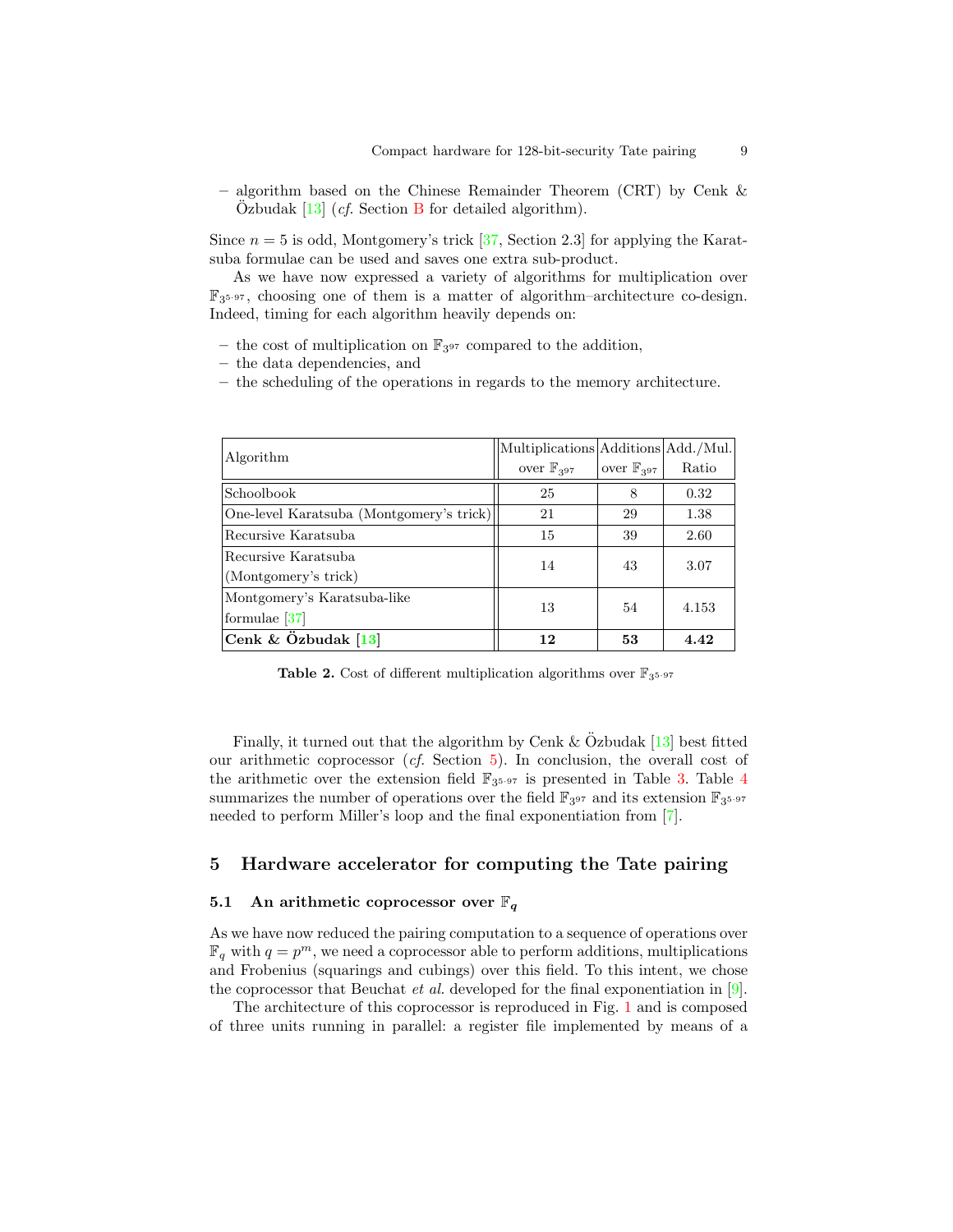| Addition                                                       |    | 5  |    |
|----------------------------------------------------------------|----|----|----|
| Multiplication                                                 | 12 | 53 |    |
| Iterated Frobenius, $(.)^{3^i}$<br>where $i \equiv 0 \pmod{5}$ |    |    | 5i |
| where $i \equiv 1 \pmod{5}$                                    |    | 5  | 5i |
| where $i \equiv 2 \pmod{5}$                                    |    | 6  | 5i |
| where $i \equiv 3 \pmod{5}$                                    |    |    | 5i |
| where $i \equiv 4 \pmod{5}$                                    |    |    | 5i |
|                                                                |    |    |    |

<span id="page-9-0"></span>**Table 3.** Cost of the arithmetic over  $\mathbb{F}_{3^{5\cdot 97}}$  in terms of operations over  $\mathbb{F}_{3^{97}}$ 

|                    |                                           | $(.)^3$ |  |
|--------------------|-------------------------------------------|---------|--|
|                    | $\mathbb{F}_3$ 5.97   3104   13127   4123 |         |  |
| $\mathbb{F}_{397}$ | 37289 253314 21099                        |         |  |

<span id="page-9-1"></span>**Table 4.** Count of operations for full-pairing computation over  $\mathbb{F}_{3^{5\cdot 97}}$ , and the corresponding cost over  $\mathbb{F}_{397}$ 

dual-ported RAM, a unit performing additions and Frobenius applications, and a parallel-serial multiplier. Several direct feedback paths exist between the inputs and outputs of the units, for instance allowing a product to be used in an addition without having to go through the register file: this allows us to save time while decreasing the pressure on the memory, which is a major bottleneck of the architecture.

Frobenius computations are quite scarce in the overall pairing algorithm (cf. Table [4\)](#page-9-1) but long sequences of iterated squarings or cubings occur several times. The coprocessor is designed to fit this observation: the addition unit shares most of its datapath with a Frobenius unit which can carry out both single and double applications of the Frobenius in one clock cycle. One should also notice that there is a direct feedback loop from its output to one of its inputs so as to further speed up sequences of Frobenius.

Products are processed in a parallel-serial fashion: at each cycle the first operand is multiplied by  $D$  coefficients of the second operand. The complete multiplication over  $\mathbb{F}_{p^m}$  is then computed in  $\left\lceil \frac{m}{D} \right\rceil$  clock cycles. D is a parameter of the processor and is chosen as trade-off between computation time of the multiplication and the operating frequency (a large value of D lengthens the critical path and this deteriorates the frequency).

In our case of computing the Tate pairing over  $\mathbb{F}_{3^{5\cdot 97}}$ , we chose  $D = 14$ . The product on  $\mathbb{F}_{3^{97}}$  then takes 7 clock cycles, *i.e.* 7 times longer than an addition. Given this cost ratio between multiplications and additions, the multiplication algorithm over  $\mathbb{F}_{3^{5\cdot 97}}$  by Cenk & Özbudak fit best the coprocessor, that is to say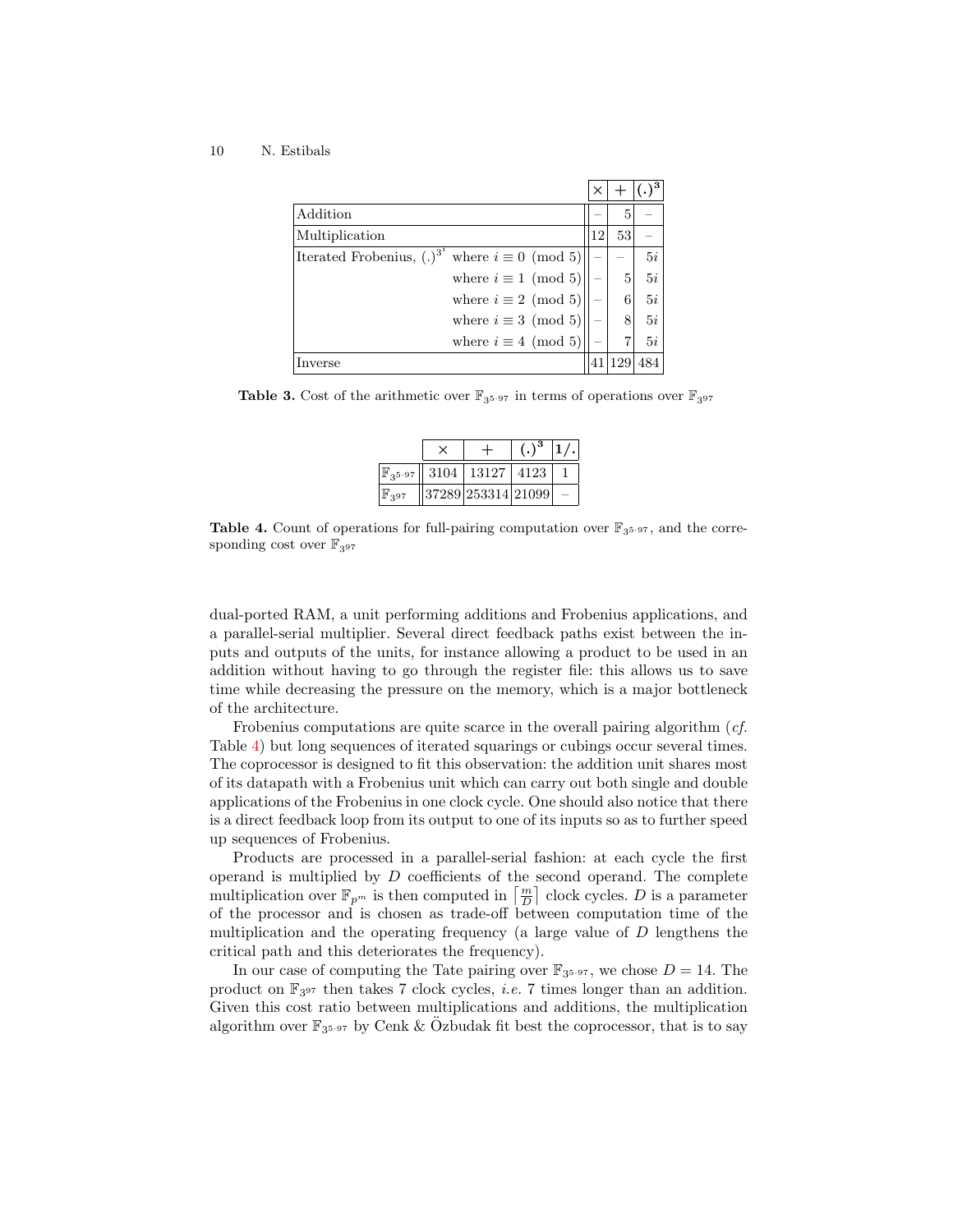

<span id="page-10-0"></span>**Fig. 1.** Finite field coprocessor over  $\mathbb{F}_q$ 

we managed to find a scheduling of the algorithm that hides all the additions behind the 12 multiplications over  $\mathbb{F}_{3^{97}}$ . A multiplication algorithm with less sub-products and more additions would not yield a better execution time since the bottleneck would be in the memory access. Indeed memory ports are near to be saturated in our scheduling of Cenk  $&$  Ozbudak's algorithm.

### 5.2 Micro- and macrocode

Considering the total number of multiplications over  $\mathbb{F}_q$  (*cf.* Table [4\)](#page-9-1) and their cost, the pairing needs a minimum of 260 000 clock cycles to be calculated. During those cycles, the 36 control bits (the  $c_i$ 's in Fig. [1\)](#page-10-0) should be set: this represents a total amount of 10 Mbit of memory for the pairing program. Thus we cannot store those control bits directly in an instruction memory: it would use up much more resources than the coprocessor itself.

In order to reduce instruction memory requirements, we implemented two levels of code. In the lower one, the microcode, we implemented the arithmetic over the extension F<sup>3</sup> <sup>5</sup>·<sup>97</sup> . These operations are called in a macro-program that computes the actual pairing. Given that the non-reduced pairing is computed thanks to Miller's loop, we also constructed a loop mechanism on the macrocode.

Finally the implementation of the Tate pairing over  $E(\mathbb{F}_{3^{5\cdot 97}})$  is a sequence of 464 macro-operations which takes 428 853 clock cycles to be executed. Although microcoding implies a loss of parallelism, it allows us to drastically reduce the size of the instruction memory, which now fits in 24 kbit.

The register file is split into two parts: the first one contains 32 macrovariables (elements of  $\mathbb{F}_{3^{5\cdot 97}}$ ) and the second serves as a scratch space of 16 temporary variables (elements of  $\mathbb{F}_{3^{97}}$ ) for use inside the microcode. Macrovariables are blocks of 5 consecutive addresses in the register file that are accessed in the microcode thanks to a windowed address mechanism. Since each element of  $\mathbb{F}_3$  is represented by 2 bits, the total amount of RAM used is 33 kbit.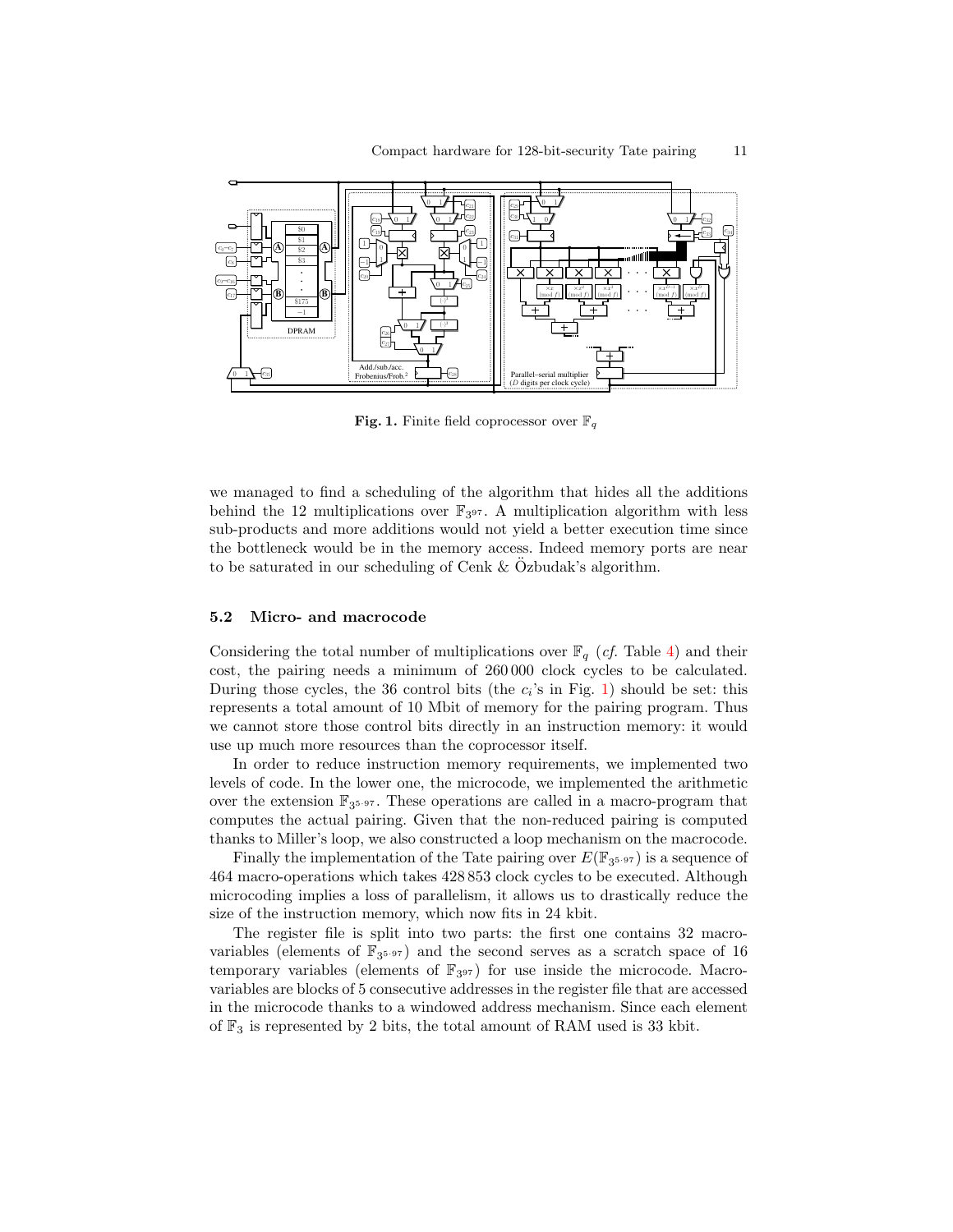### <span id="page-11-0"></span>6 Results and comparisons

We prototyped and synthesized our design on Xilinx mid-range Virtex 4 and also on Spartan-3's, which are more suited to embedded systems. Place-androute results show that the coprocessor uses 4755 slices and seven 18 kbit RAM blocks of a Virtex-4 (xc4vlx25-11) clocked at 192 MHz, finally computing our test-case pairing in no more than 2.11 ms. Performance for the low-end FPGA are more modest but still interesting: on a Spartan 3 (xc3s1000-5) running at 104 MHz, this pairing can be computed in 4.1 ms using 4713 slices.

To the best of our knowledge, this design is the first FPGA implementation of a pairing reaching 128 bits of security; thus we compared our design to FPGA implementations of less secure pairings (Table  $5$ ), along with ASIC (Table  $6$ ) and software (Table [7\)](#page-12-2) implementations of 128-bit security pairings.

|                                       | Curve                                | Sec.<br>(bits) | <b>FPGA</b>    | Area<br>(slices) | Freq.<br>(MHz) | Time<br>$(\mu s)$ | $_{\rm Area\times time}$<br>(slices.s) |
|---------------------------------------|--------------------------------------|----------------|----------------|------------------|----------------|-------------------|----------------------------------------|
| Barenghi et al. $[2]$                 | $\overline{E}(\mathbb{F}_{p_{512}})$ | 87             | $xc2v8000-5$   | 33857            | 135            | 1610              | 54.5                                   |
| Shu et al. $[42]$                     | $E(\mathbb{F}_{2457})$               | 88             | $xc4v1x200-10$ | 58956            | 100            | 100.8             | 5.94                                   |
| Beuchat et al. $[8]$                  | $E(\mathbb{F}_{2457})$               | 88             | xc4vlx100-11   | 44223            | 215            | 7.52              | 0.33                                   |
| Beuchat <i>et al.</i> [5]             | $E(\mathbb{F}_{2459})$               | 89             | $xc2vp20-6$    | 8153             | 115            | 327               | 2.66                                   |
| Beuchat <i>et al.</i> [5]             | $E(\mathbb{F}_{3193})$               | 89             | $xc2vp20-6$    | 8266             | 90             | 298               | 2.46                                   |
| Beuchat et al. [8]                    | $E(\mathbb{F}_{3193})$               | 89             | xc4vlx200-11   | 47260            | 179            | 9.33              | 0.44                                   |
| Shu et al. $ 42 $                     | $E(\mathbb{F}_{2^{557}})$            | 96             | $xc4v1x200-10$ | 37931            | 66             | 675.5             | 25.62                                  |
| Beuchat <i>et al.</i> $\vert 8 \vert$ | $E(\mathbb{F}_{2557})$               | 96             | xc4vlx200-11   | 55156            | 139            | 13.2              | 0.73                                   |
| Beuchat et al. [8]                    | $E(\mathbb{F}_{3239})$               | 97             | xc4vlx200-11   | 66631            | 179            | 11.5              | 0.77                                   |
| Beuchat et al. [8]                    | $E(\mathbb{F}_{2613})$               | 100            | $xc4v1x200-11$ | 62418            | 143            | 15.1              | 0.95                                   |
| Beuchat et al.<br>18                  | $E(\mathbb{F}_{2691})$               | 105            | $xc4v1x200-11$ | 78874            | 130            | 18.8              | 1.48                                   |
| Beuchat et al. [8]                    | $E(\mathbb{F}_{3313})$               | 109            | xc4vlx200-11   | 97105            | 159            | 16.9              | 1.64                                   |
| This paper                            | $E(\mathbb{F}_{35\cdot 97})$         | 128            | $xc4v1x25-11$  | 4755             | 192            | 2227              | 10.59                                  |
|                                       |                                      |                | xc3s1000-5     | 4713             | 104            | 4113              | 19.38                                  |

Table 5. Tate pairing computation on FPGA.

<span id="page-11-1"></span>The literature about pairing computation on FPGAs only focuses on lowsecurity pairings because they already reach the limit of the available FPGA resources. Indeed the designs presented in  $[2, 5, 6, 8, 42]$  $[2, 5, 6, 8, 42]$  $[2, 5, 6, 8, 42]$  $[2, 5, 6, 8, 42]$  $[2, 5, 6, 8, 42]$  $[2, 5, 6, 8, 42]$  $[2, 5, 6, 8, 42]$  $[2, 5, 6, 8, 42]$  $[2, 5, 6, 8, 42]$  have a datapath that handles the field of definition of their respective curves and thus increasing the security means increasing the designs' area. In contrast our approach allows us to "split" elements of the field of definition into smaller parts and thus achieve a smaller area: the coprocessor is very compact compared to the other published architectures. However we have to pay the price of security in terms of computation time: computing a pairing over  $E(\mathbb{F}_{3^{5\cdot 97}})$  (128 bits of security) with our processor is 130 times slower than computing one over  $E(\mathbb{F}_{3^{313}})$  (109 bits) with Beuchat *et al.*'s hardware  $[8]$ . It is however 20 times smaller.

The first ASIC implementations of pairings with 128 bits of security were presented in  $[20, 30]$  $[20, 30]$  $[20, 30]$ . The two implementations use BN-curves so as to exploit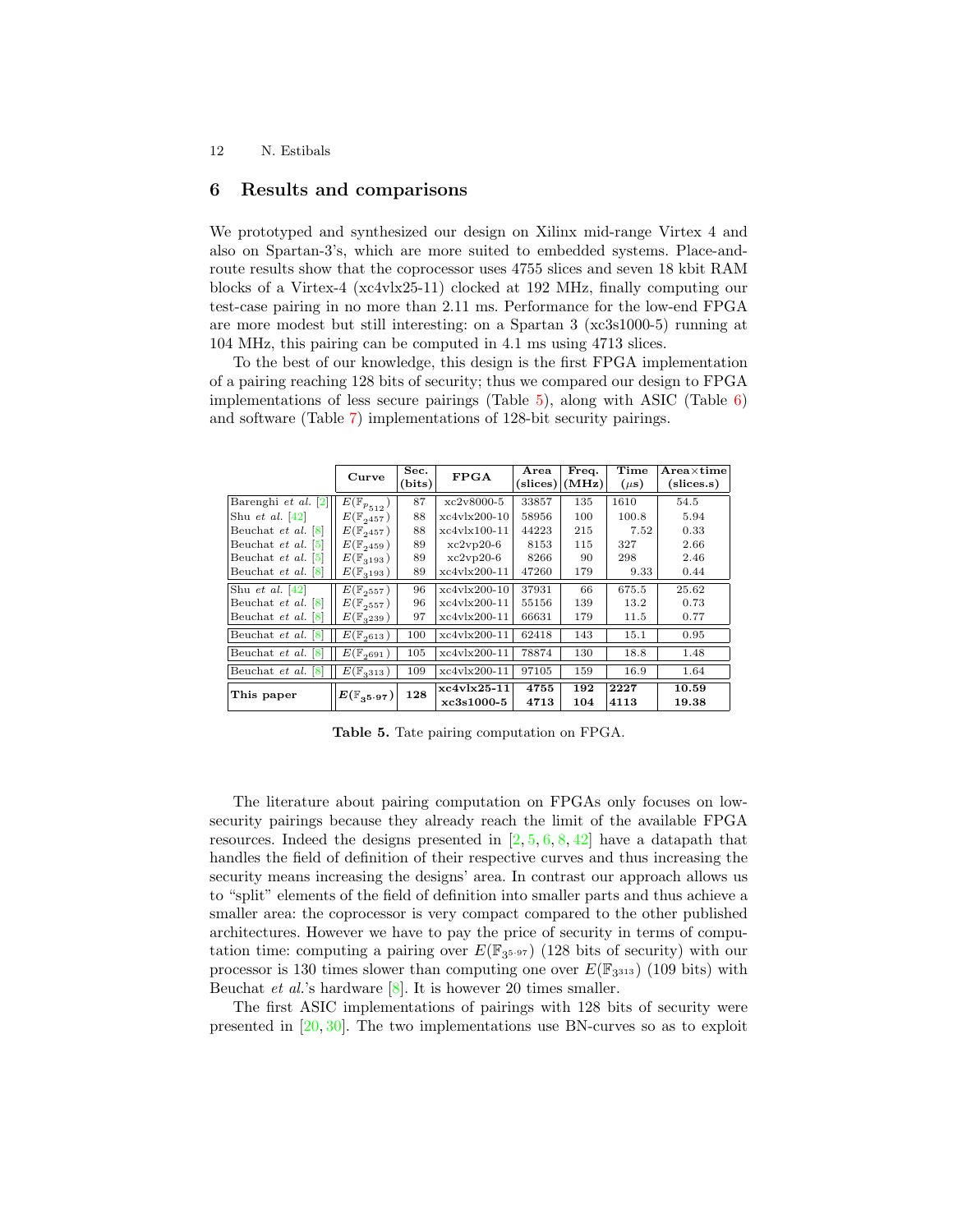|                                                                                                     | Platform | Area<br>without RAM                                     | RAM Frequency Time |  |
|-----------------------------------------------------------------------------------------------------|----------|---------------------------------------------------------|--------------------|--|
| Fan <i>et al.</i> [20]<br>Kammler <i>et al.</i> [30] 130 nm ASIC 97 kGates 64 kbits 308 MHz 15.8 ms |          | $\vert$ 130 nm ASIC 113 kGates 32 kbits 204 MHz 2.91 ms |                    |  |

<span id="page-12-1"></span>Table 6. Performance of some ASIC accelerators for pairings over BN-curves of AES-128 security level

their optimal embedding degree  $k = 12$  while targeting 128 bits of security. Although we did not synthesize our design on ASIC, a very rough and pessimistic estimation places our coprocessor around the 100-kGate mark, not counting the register file. That is to say roughly the same area as required by the two accelerators presented in Table [6.](#page-12-1) We also use 33 kbit of dual-ported RAM: a bit more than Fan et al. and half of the amount used by Kammler et al. As a result, our architecture seems to be very comparable with the ones from [\[20,](#page-15-5)[30\]](#page-15-6) in terms of area, and its performance is also very closed to the ASICs' one.

|                                         | Curve                                                                                             | Processor           | $\vert$ Time (ms) $\vert$ |
|-----------------------------------------|---------------------------------------------------------------------------------------------------|---------------------|---------------------------|
|                                         | Supersingular over $\mathbb{F}_{2^{1223}}$ 2.4 GHz Intel Core2                                    |                     | 11.9                      |
|                                         | Beuchat et al. [10] Supersingular over $\frac{\mathbb{F}_{3^{509}}}{2.4 \text{ GHz Intel Core2}}$ |                     | 7.59                      |
| Naehrig <i>et al.</i> $\left 38\right $ | 257 bit BN curve                                                                                  | 2.4 GHz Intel Core2 | 1.87                      |

<span id="page-12-2"></span>Table 7. Computation of pairing at the AES-128 security level in software

Finally we compared our results against single-core software implementations of 128-bits pairings over supersingular curves [\[10\]](#page-14-14) and BN curves [\[38\]](#page-16-9). Even though, we targeted our implementation to embedded systems and low-resource hardware, our timings are very comparable to that of the software implementations: specific hardware for small-characteristic finite field arithmetic proves to be very efficient when compared to software implementations.

# <span id="page-12-0"></span>7 Conclusion

We presented a compact hardware implementation of a pairing reaching 128 bits of security, which is perfectly suited for embedded systems. To this end, we showed that the Tate pairing on supersingular curves over composite-extension field is a pertinent solution, even though their embedding degree  $k$  could be deemed too small at first glance. This also demonstrates that the efficiency of the underlying arithmetic plays a key role in pairing computation, and should be taken into account, right along with the size of the base field and the embedding degree, when designing pairing-based cryptosystems.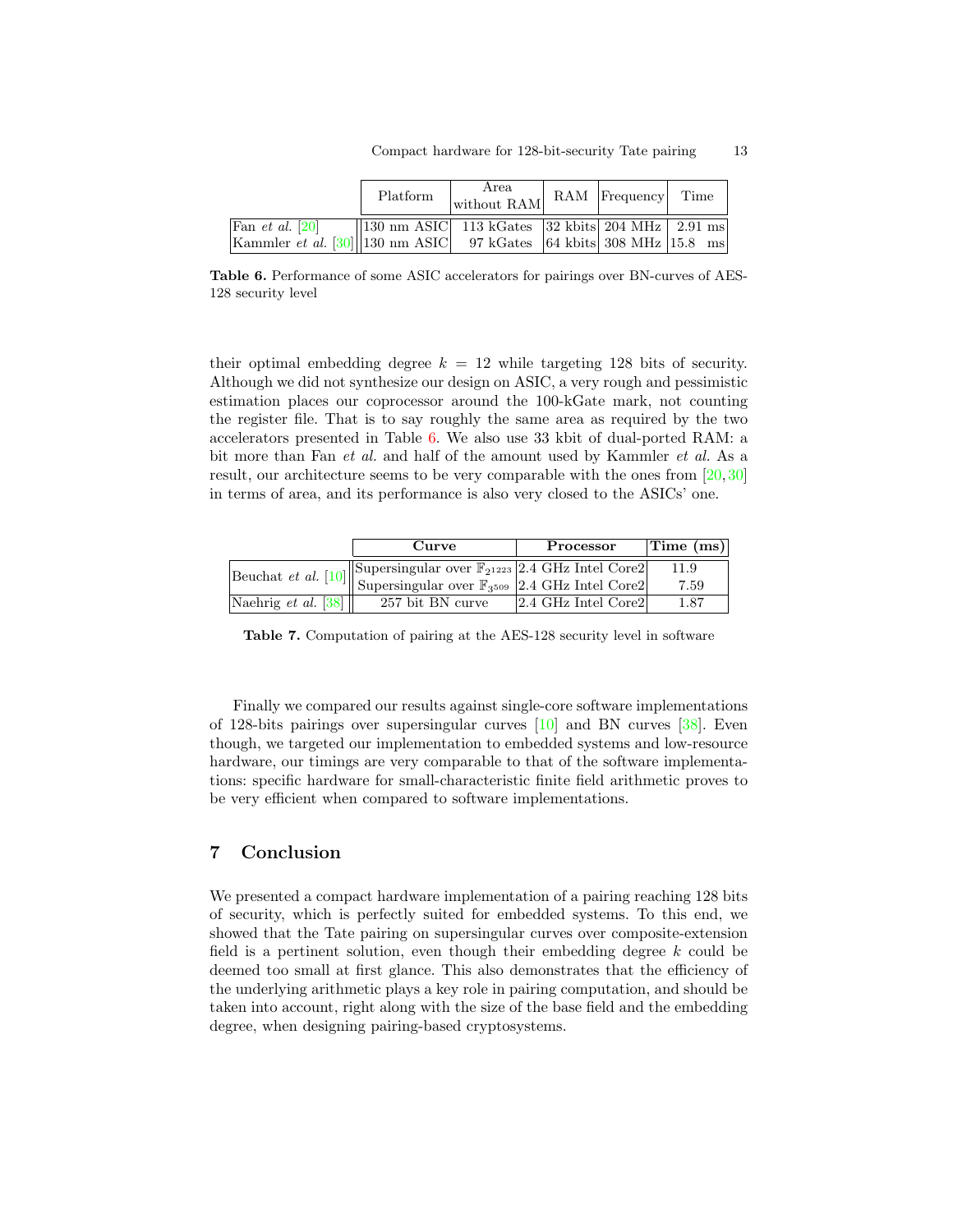Furthermore, the idea to use curves defined over finite fields  $\mathbb{F}_{q^n}$  of moderatelycomposed extension degree might be exploited in other areas of cryptography. While targeting the AES-128 level of security, the attacks based on Weil descent do not introduce extra weaknesses on the curve as long as  $n$  is kept small enough. This is an interesting result in itself: expanding the fauna of pairingfriendly curves suited to the 128-bit security level is indeed very relevant for cryptography. Moreover, computations on such curves can be carried out in a more efficient and parallel way, which yields better overall performances.

An interesting development of this work is to implement this idea in characteristic 2. Indeed, arithmetic over binary fields is simpler than in characteristic 3; as a consequence, characteristic 2 might also be a good choice, even though the embedding degree is even lower. We are planning to explore this direction in the near future.

Implementing the pairing on all the supersingular elliptic curves shown in Table [1](#page-5-1) would also give a better coverage of the area–time trade-off for computing pairings with 128 bits of security: the more composite the extension degree, the smaller the base field  $\mathbb{F}_q$  and thus the coprocessor. Additionally, in our approach, products over  $\mathbb{F}_q$  are performed thanks to a quadratic scheme but the algorithms used for multiplications over  $\mathbb{F}_{q^n}$  are subquadratic; therefore using a larger n for a same size of the field  $\mathbb{F}_{q^n}$  might lead to a more efficient multiplication.

Last but not least, the method presented in this article might scale to higher levels of security. For instance, the curve  $E_{3,1}(\mathbb{F}_{3^{17}} \cdot \epsilon_7)$  reaches 192 bits of security, while keeping the hardware requirements to a minimum. Finding other such curves and comparing them against higher-embedding-degree ordinary curves might help finding the crossover point between the two and assessing the actual relevance of supersingular elliptic curves in the context of low-resource pairingbased cryptography.

### Acknowledgements

We sincerely thank Jérémie Detrey and Pierrick Gaudry for their insightful discussions and accurate comments that helped us to improve this work.

The author also wants to thank Paul Leyland and Sam W. Wagstaff for maintaining the factor tables of Cunningham numbers.

### References

- <span id="page-13-1"></span>1. Adleman, L.M.: The function field sieve. In: Algorithmic NNumber Theory Symposium – ANTS I. pp. 108–121. No. 877 in Lecture Notes in Computer Science, Springer (1994)
- <span id="page-13-0"></span>2. Barenghi, A., Bertoni, G., Breveglieri, L., Pelosi, G.: A FPGA coprocessor for the cryptographic Tate pairing over  $\mathbb{F}_p$ . In: Proceedings of the Fourth International Conference on Information Technology: New Generations (ITNG'08). IEEE Computer Society (2008)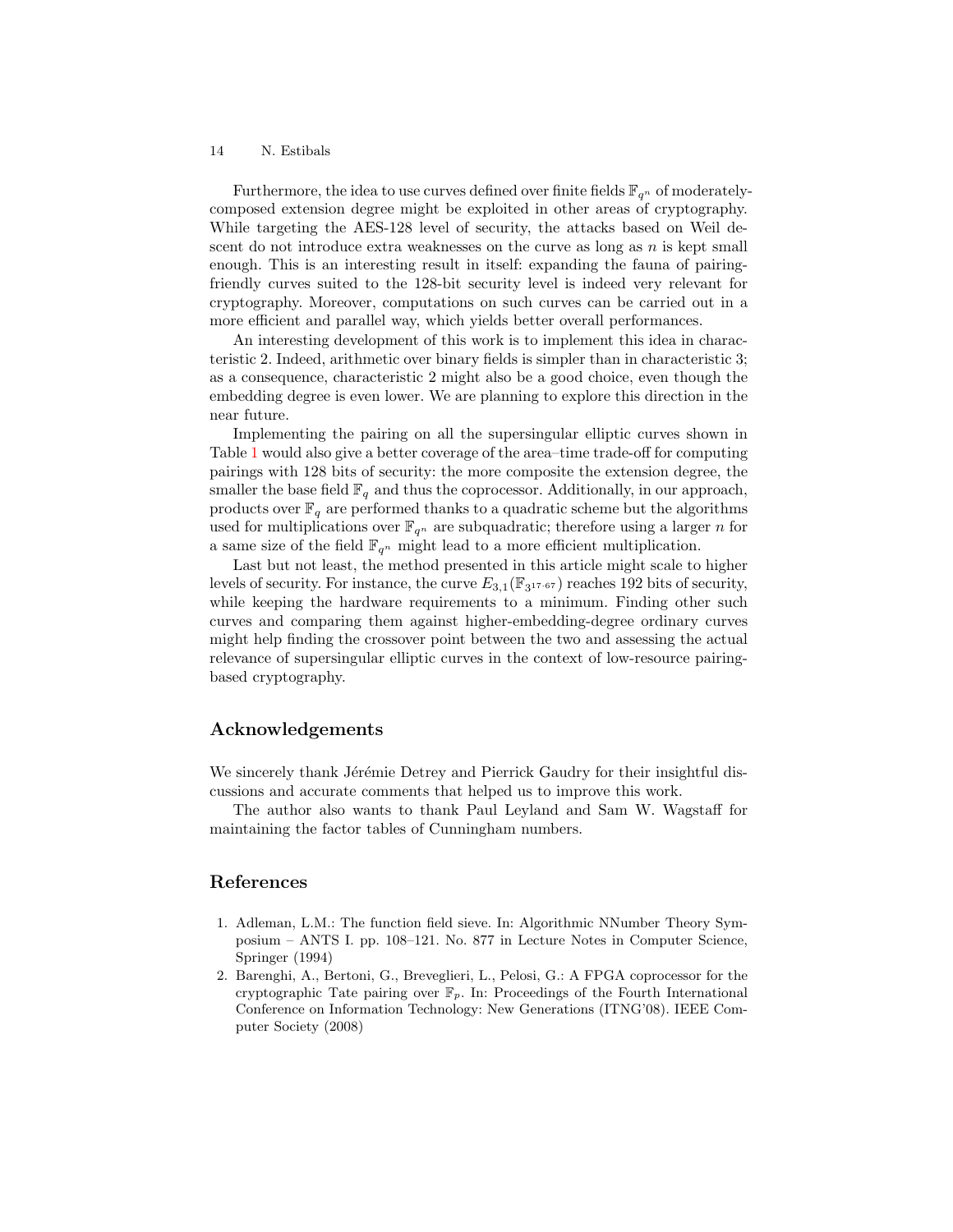- <span id="page-14-7"></span>3. Barreto, P.S.L.M., Kim, H.Y., Lynn, B., Scott, M.: Efficient algorithms for pairingbased cryptosystems. In: Yung, M. (ed.) Advances in Cryptology – CRYPTO 2002. pp. 354–369. No. 2442 in Lecture Notes in Computer Science, Springer (2002)
- <span id="page-14-6"></span>4. Barreto, P.S.L.M., Naehrig, M.: Pairing-friendly elliptic curves of prime order. In: Preneel, B., Tavares, S.E. (eds.) Selected Areas in Cryptography – SAC. Lecture Notes in Computer Science, vol. 3897, pp. 319–331. Springer (2005)
- <span id="page-14-2"></span>5. Beuchat, J.L., Brisebarre, N., Detrey, J., Okamoto, E., Rodríguez-Henríquez, F.: A comparison between hardware accelerators for the modified Tate pairing over  $\mathbb{F}_{2^m}$  and  $\mathbb{F}_{3^m}$ . In: Galbraith, S., Paterson, K. (eds.) Pairing-Based Cryptography – Pairing 2008. pp. 297–315. No. 5209 in Lecture Notes in Computer Science, Springer (2008)
- <span id="page-14-3"></span>6. Beuchat, J.L., Doi, H., Fujita, K., Inomata, A., Ith, P., Kanaoka, A., Katouno, M., Mambo, M., Okamoto, E., Okamoto, T., Shiga, T., Shirase, M., Soga, R., Takagi, T., Vithanage, A., Yamamoto, H.: FPGA and ASIC implementations of the  $\eta_T$ pairing in characteristic three. Computers and Electrical Engineering 36(1), 73–87 (Jan 2010)
- <span id="page-14-10"></span>7. Beuchat, J.L., Brisebarre, N., Detrey, J., Okamoto, E., Shirase, M., Takagi, T.: Algorithms and arithmetic operators for computing the  $\eta_t$  pairing in characteristic three. IEEE Transactions on Computers – Special Section on Special-Purpose Hardware for Cryptography and Cryptanalysis 57(11), 1454–1468 (Nov 2008)
- <span id="page-14-4"></span>8. Beuchat, J.L., Detrey, J., Estibals, N., Okamoto, E., Rodríguez-Henríquez, F.: Fast architectures for the  $\eta_T$  pairing over small-characteristic supersingular elliptic curves (2009), cryptology ePrint Archive, [Report 2009/398](http://eprint.iacr.org/2009/398)
- <span id="page-14-13"></span>9. Beuchat, J.L., Detrey, J., Estibals, N., Okamoto, E., Rodríguez-Henríquez, F.: Hardware accelerator for the Tate pairing in characteristic three based on Karatsuba-Ofman multipliers. In: Clavier, C., Gaj, K. (eds.) Cryptographic Hardware and Embedded Systems – CHES 2009. pp. 225–239. No. 5747 in Lecture Notes in Computer Science, Springer (2009)
- <span id="page-14-14"></span>10. Beuchat, J.L., López-Trejo, E., Martínez-Ramos, L., Mitsunari, S., Rodríguez-Henríquez, F.: Multi-core implementation of the Tate pairing over supersingular elliptic curves. In: Garay, J., Miyaji, A., Otsuka, A. (eds.) Cryptology and Network Security – CANS 2009. pp. 413–432. No. 5888 in Lecture Notes in Computer Science, Springer (2009)
- <span id="page-14-0"></span>11. Boneh, D., Franklin, M.K.: Identity-based encryption from the Weil pairing. In: Kilian, J. (ed.) Advances in Cryptology – CRYPTO 2001. pp. 213–229. No. 2139 in Lecture Notes in Computer Science, Springer (2001)
- <span id="page-14-1"></span>12. Boneh, D., Lynn, B., Shacham, H.: Short Signatures from the Weil Pairing. Journal of Cryptology 17(4), 297–319 (2004)
- <span id="page-14-11"></span>13. Cenk, M., Ozbudak, F.: Efficient multiplication in  $\mathbb{F}_{3^{km}}$ ,  $m \geq 1$  and  $5 \leq \ell \leq 18$ . In: Vaudenay, S. (ed.) AFRICACRYPT 2008. pp. 406–414. No. 6055 in Lecture Notes in Computer Science, Springer (2008)
- <span id="page-14-12"></span>14. Cenk, M., Ozbudak, F.: On multiplication in finite fields. Journal of Complexity ¨ 26(2), 172–186 (2010)
- <span id="page-14-5"></span>15. Diem, C.: On the discrete logarithm problem in class groups of curves. Mathemathics of computation (to appear)
- <span id="page-14-9"></span>16. Duursma, I., Lee, H.S.: Tate pairing implementation for hyperelliptic curves  $y^2 =$  $x^p - x + d$ . In: Laih, C. (ed.) Advances in Cryptology – ASIACRYPT 2003. pp. 111–123. No. 2894 in Lecture Notes in Computer Science, Springer (2003)
- <span id="page-14-8"></span>17. Duursma, I.M., Gaudry, P., Morain, F.: Speeding up the discrete log computation on curves with automorphisms. In: Lam, K.Y., Okamoto, E., Xing, C. (eds.) ASI-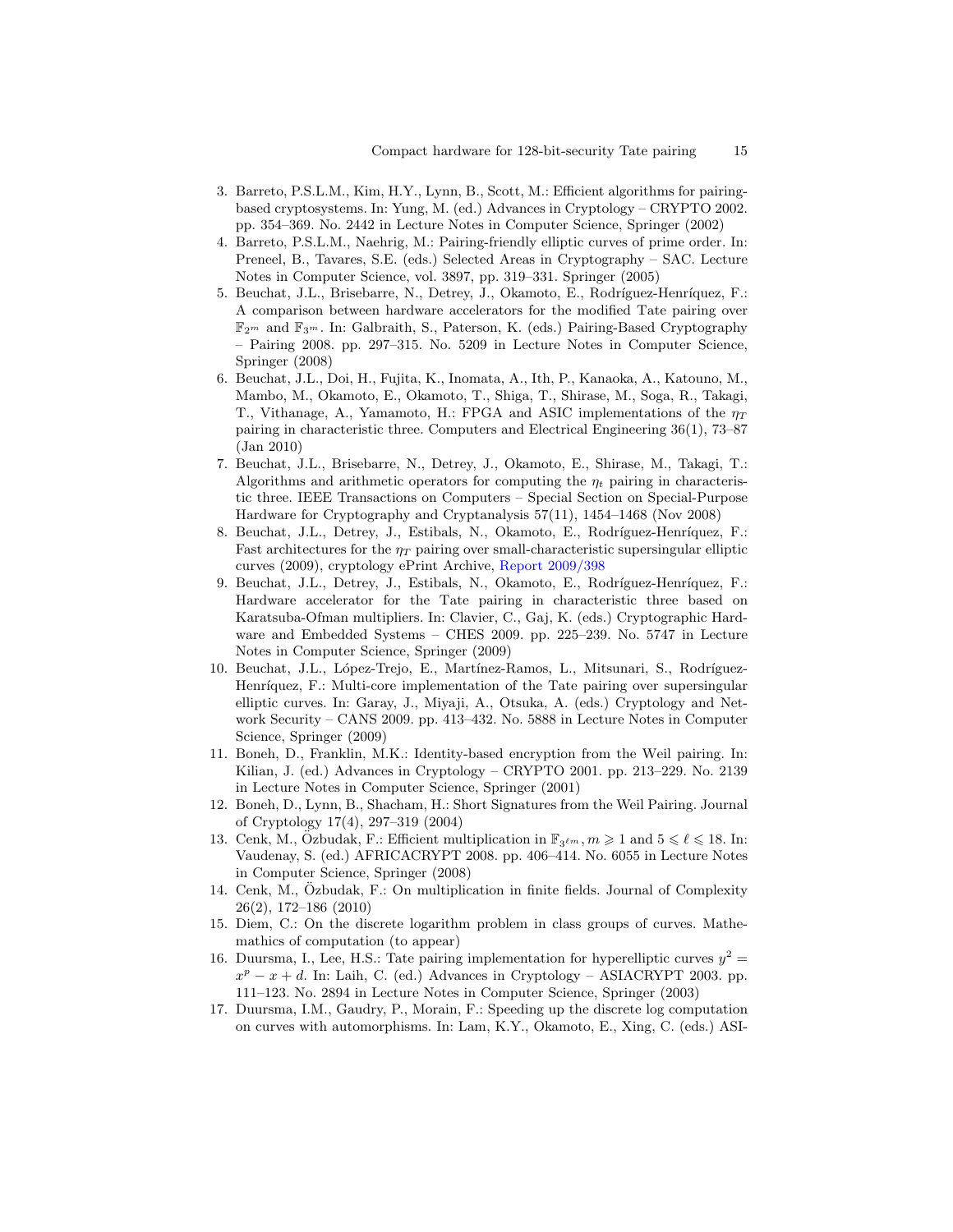ACRYPT. Lecture Notes in Computer Science, vol. 1716, pp. 103–121. Springer (1999)

- <span id="page-15-12"></span>18. El-Gamal, T.: A public key cryptosystem and a signature scheme based on discrete logarithms. In: Blakley, G.R., Chaum, D. (eds.) CRYPTO. Lecture Notes in Computer Science, vol. 196, pp. 10–18. Springer (1984)
- <span id="page-15-15"></span>19. Fan, H., Hasan, M.A.: Comments on Montgomery's "Five, Six, and Seven-Term Karatsuba-Like Formulae". IEEE Transactions on Computers 56(5), 716–717 (May 2007)
- <span id="page-15-5"></span>20. Fan, J., Vercauteren, F., Verbauwhede, I.: Faster  $\mathbb{F}_p$ -arithmetic for Cryptographic Pairings on Barreto-Naehrig Curves. In: Clavier, C., Gaj, K. (eds.) Cryptographic Hardware and Embedded Systems – CHES 2009. pp. 240–253. No. 5747 in Lecture Notes in Computer Science, Springer (2009)
- <span id="page-15-1"></span>21. Frey, G., R¨uck, H.G.: A remark concerning m-divisibility and the discrete logarithm in the divisor class group of curves. Mathematics of Computation 62(206), 865–874 (1994)
- <span id="page-15-9"></span>22. Gallant, R.P., Lambert, R.J., Vanstone, S.A.: Improving the parallelized Pollard lambda search on anomalous binary curves. Math. Comput. 69(232), 1699–1705 (2000)
- <span id="page-15-7"></span>23. Gaudry, P.: Index calculus for abelian varieties and the elliptic curve discrete logarithm problem. Journal of Symbolic Compution 44(12), 1690–1702 (2009)
- <span id="page-15-8"></span>24. Gaudry, P., Hess, F., Smart, N.: Constructive and destructive facets of Weil descent on elliptic curves. Journal of Cryptology 15(1), 19–46 (2002)
- <span id="page-15-10"></span>25. Granger, R.: On the static Diffie–Hellman problem on elliptic curves over extension fields (2010), cryptology ePrint Archive, [Report 2010/177](http://eprint.iacr.org/2010/177)
- <span id="page-15-16"></span>26. Itoh, T., Tsujii, S.: A fast algorithm for computing multiplicative inverses in  $GF(2<sup>m</sup>)$  using normal bases. Information and Computation 78(3), 171–177 (1988)
- <span id="page-15-3"></span>27. Jiang, J.: Bilinear pairing (Eta T Pairing) IP core. Tech. rep., City University of Hong Kong – Department of Computer Science (May 2007)
- <span id="page-15-2"></span>28. Joux, A.: A one round protocol for tripartite Diffie-Hellman. In: Bosma, W. (ed.) Algorithmic Number Theory – ANTS IV. pp. 385–394. No. 1838 in Lecture Notes in Computer Science, Springer (2000)
- <span id="page-15-11"></span>29. Joux, A., Vitse, V.: Elliptic curve discrete logarithm problem over small degree extension fields. Application to the static Diffie–Hellman problem on  $E(\mathbb{F}_{q^5})$  (2010), cryptology ePrint Archive, [Report 2010/157](http://eprint.iacr.org/2010/157)
- <span id="page-15-6"></span>30. Kammler, D., Zhang, D., Schwabe, P., Scharwaechter, H., Langenberg, M., Auras, D., Ascheid, G., Mathar, R.: Designing an ASIP for cryptographic pairings over Barreto-Naehrig curves. In: Clavier, C., Gaj, K. (eds.) Cryptographic Hardware and Embedded Systems – CHES 2009. pp. 254–271. No. 5747 in Lecture Notes in Computer Science, Springer
- <span id="page-15-4"></span>31. Kerins, T., Marnane, W., Popovici, E., Barreto, P.: Efficient hardware for the Tate pairing calculation in characteristic three. In: Rao, J., Sunar, B. (eds.) Cryptographic Hardware and Embedded Systems – CHES 2005. pp. 412–426. No. 3659 in Lecture Notes in Computer Science, Springer (2005)
- <span id="page-15-13"></span>32. Leyland, P.: Cunningham numbers, [http://www.leyland.vispa.com/numth/](http://www.leyland.vispa.com/numth/factorization/cunningham/main.htm) [factorization/cunningham/main.htm](http://www.leyland.vispa.com/numth/factorization/cunningham/main.htm)
- <span id="page-15-0"></span>33. Menezes, A.J., Okamoto, T., Vanstone, S.A.: Reducing elliptic curve logarithms to logarithms in a finite field. IEEE Transactions on Information Theory 39(5), 1639–1646 (1993)
- <span id="page-15-14"></span>34. Miller, V.S.: Short programs for functions on curves (1986), IBM, Thomas J. Watson Research Center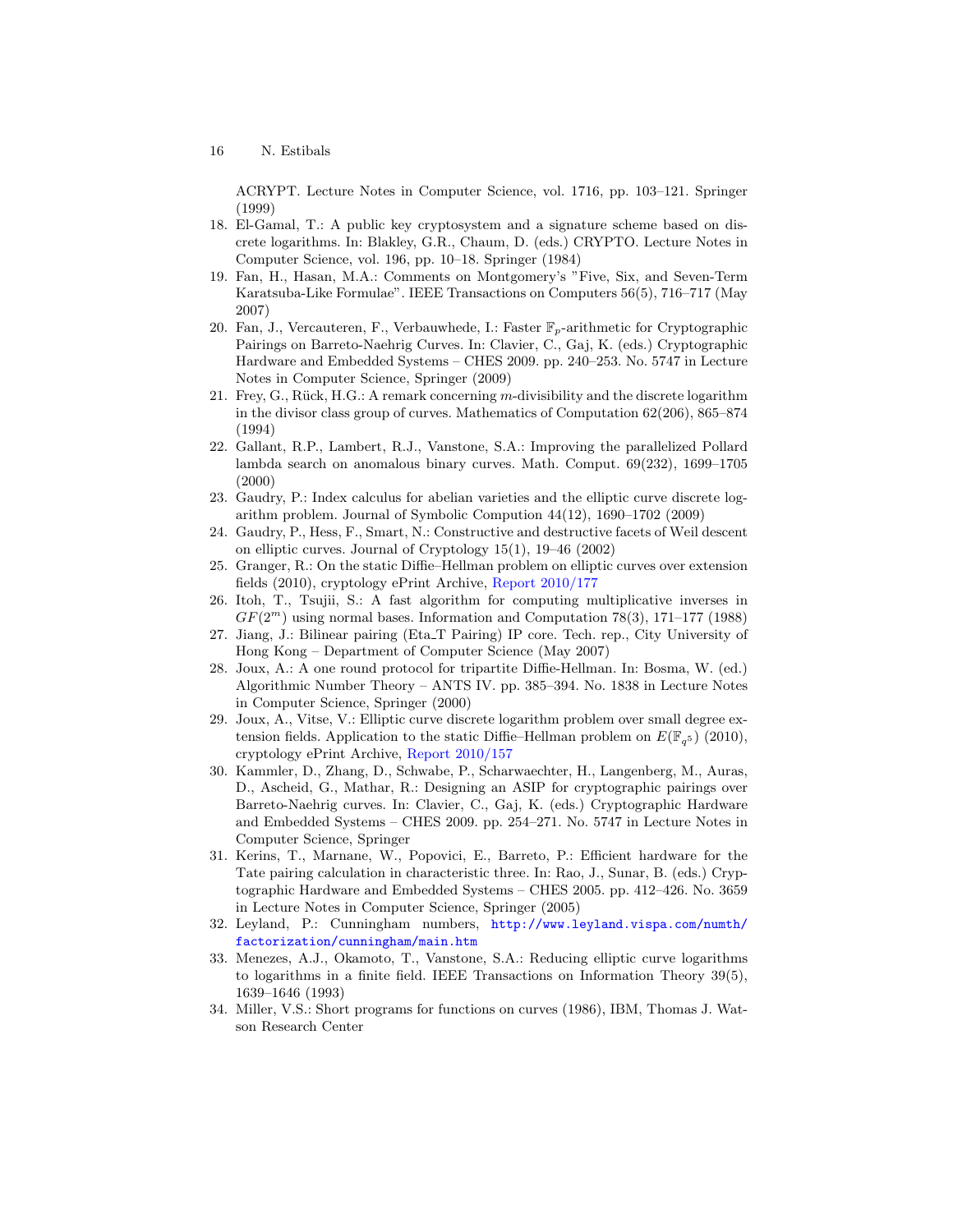- <span id="page-16-7"></span>35. Miller, V.S.: The Weil pairing, and its efficient calculation. J. Cryptology 17(4), 235–261 (2004)
- <span id="page-16-1"></span>36. Mitsunari, S., Sakai, R., Kasahara, M.: A new traitor tracing. IEICE Trans. Fundamentals E85–A(2), 481–484 (Feb 2002)
- <span id="page-16-8"></span>37. Montgomery, P.L.: Five, six, and seven-term Karatsuba-like formulae. IEEE Transactions on Computers 54(3), 362–369 (March 2005)
- <span id="page-16-9"></span>38. Naehrig, M., Niederhagen, R., Schwabe, P.: New software speed records for cryptographic pairings (2010), cryptology ePrint Archive, [Report 2010/186](http://eprint.iacr.org/2010/186)
- <span id="page-16-4"></span>39. Pollard, J.: Monte Carlo methods for index computation (mod p). Mathematics of computation pp. 918–924 (1978)
- <span id="page-16-2"></span>40. Ronan, R., Ó hÉigeartaigh, C., Murphy, C., Scott, M., Kerins, T.: Hardware acceleration of the Tate pairing on a genus 2 hyperelliptic curve. Journal of Systems Architecture 53, 85–98 (2007)
- <span id="page-16-0"></span>41. Sakai, R., Ohgishi, K., Kasahara, M.: Cryptosystems based on pairing. In: 2000 Symposium on Cryptography and Information Security (SCIS2000), Okinawa, Japan. pp. 26–28 (Jan 2000)
- <span id="page-16-3"></span>42. Shu, C., Kwon, S., Gaj, K.: Reconfigurable computing approach for Tate pairing cryptosystems over binary fields. IEEE Transactions on Computers 58(9), 1221– 1237 (Sep 2009)
- <span id="page-16-5"></span>43. Silverman, J.H.: The Arithmetic of Elliptic Curves. No. 106 in Graduate Texts in Mathematics, Springer Verlag (1986)
- <span id="page-16-6"></span>44. Wagstaff, S.: The Cunningham Project, [http://homes.cerias.purdue.edu/~ssw/](http://homes.cerias.purdue.edu/~ssw/cun/index.html) [cun/index.html](http://homes.cerias.purdue.edu/~ssw/cun/index.html)

# A  $\ell$ -torsion of presented curves

We provide in this appendix the largest factor  $\ell$  of the cardinals of the curves used in Table [1](#page-5-1) and the one with 192-bit security level mentioned in the conclusion.

### A.1 Characteristic 2

- $E_{2,1}(\mathbb{F}_{2^{1117}})$ :
	- $\ell = 619074192321273307277438691119233058790820634893360057193377\$ 122275541424570658263412019435765493074195820297417376747932\ 248094264569966237629582261870883925353443145570692187335548\ 683837515601099459860669193973764482753436531478745981766945\ 411504253650899252459234448440440995323058733022537477753547\ 543331526824911551527333 (1076 bits)
- $E_{2,1}(\mathbb{F}_{2^{3\cdot 367}})$ :
	- $\ell = 969479603278186730289503541042886691666123364558568701313813$ 359745290668184127412771736661726167918225502828978334069274\ 912792960814346728226407067755389529068277515573173949951347\ 909708753667984651964976566357 (698 bits)
- $E_{2,1}(\mathbb{F}_{2^{5\cdot 227}})$ :
	- $\ell = 387807566127257652326614188973820517854886880596071365340579\backslash$ 081203820130327954203519023617159911950745211425564080964614\ 422638824727652925391132558155138126471653299809062407679361\ 06177017769993501924867181334979908226181 (733 bits)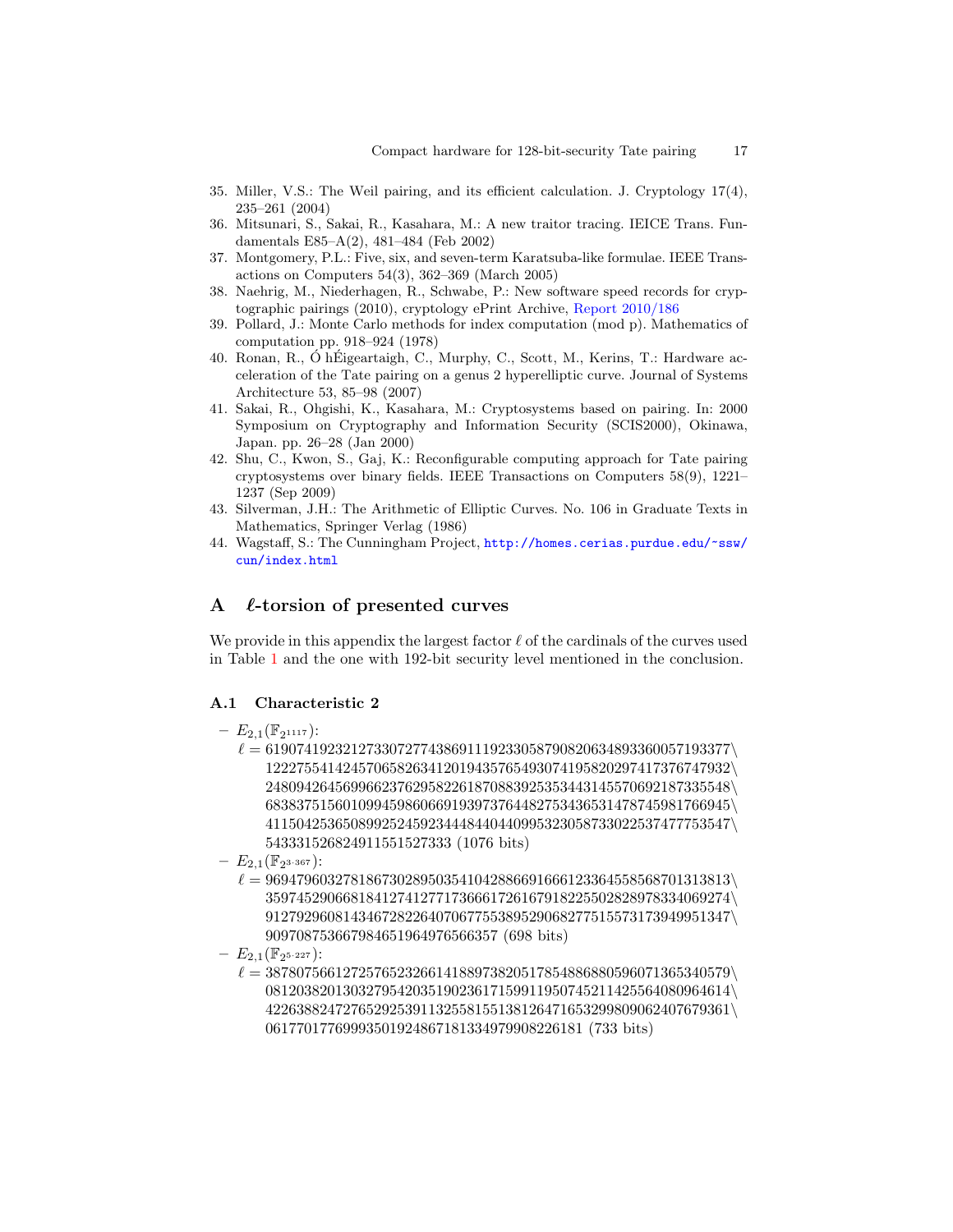- 18 N. Estibals
	- $E_{2,1}(\mathbb{F}_{2^{7\cdot 163}})$ :
		- $\ell = 527333423657076418735771198490742135902593988840498282835698$ 225469081551234017413009393924349615391057883025970143409298\ 825525377011095738875173885561559802962759260228479765262681\ 16379830377028893576144901165532020673741756101 (753 bits)
	- $E_{2,1}(\mathbb{F}_{2^{9\cdot 127}})$ :
		- $\ell = 345428763515337455320513346595838457562152586937282502188431\backslash$ 308746562321219499017628832563019820634682827019770799089846\ 906371734583958492969933493 (487 bits)
	- $E_{2,1}(\mathbb{F}_{2^{11 \cdot 103}})$ :
		- $\ell = 455093218131231753950603619629047497847974430881584114342263\backslash$ 233539580092770726678766917392702585626625835978899843075414\ 305198878050459905535835655050847093202783299430021075356835\ 014745535421646570085100803038555197229274765925231278728563\ 73610510150628859847392052958851491521 (922 bits)
	- $E_{2,0}(\mathbb{F}_{2^{13 \cdot 89}})$ :
		- $\ell = 211802332252682334826944758481503093655177752110895515656983\backslash$ 707753921755157758466447995474127577060935924385455703016958\ 758137983194279952499146720659285364563684009302850259666276\ 195641855840764518419327179431718554254174581321083982947322\ 981528804011230947625432051866970535921099135184332412995164\ 093370870167293 (1044 bits)
	- $E_{2,0}(\mathbb{F}_{2^{15\cdot73}})$ :
		- $\ell = 980057908630054849590982407802589457588999793562532628176670\backslash$ 097785129845409864188659712165658132978663850242420453783649\ 6466934970984285832503798101 (492 bits)

# A.2 Characteristic 3

- $E_{3,1}(\mathbb{F}_{3^{503}}):$ 
	- $\ell = 545523657676112447260904563578912738373307867219686215849632\backslash$ 469801471112426878939776725222290437653718473962733760874627\ 315930933126581248465899651120481066111839081575164964589811\ 985885719017214938514563804313 (697 bits)
- $E_{3,-1}(\mathbb{F}_{3^{5\cdot 97}})$ :
	- $\ell = 588732453011753508013694503091100490261928459157514647309296\backslash$ 941697666832507096172127852923090672844101 (338 bits)
- $E_{3,-1}(\mathbb{F}_{3^{7\cdot 67}})$ :
	- $\ell = 198877173206052894812635074296157932741332034424157038650419\backslash$ 395854116075771637066167599499150109958221999967622358900215\ 860067276223554731852424604942067727364565534943781395876039\ 31839 (612 bits)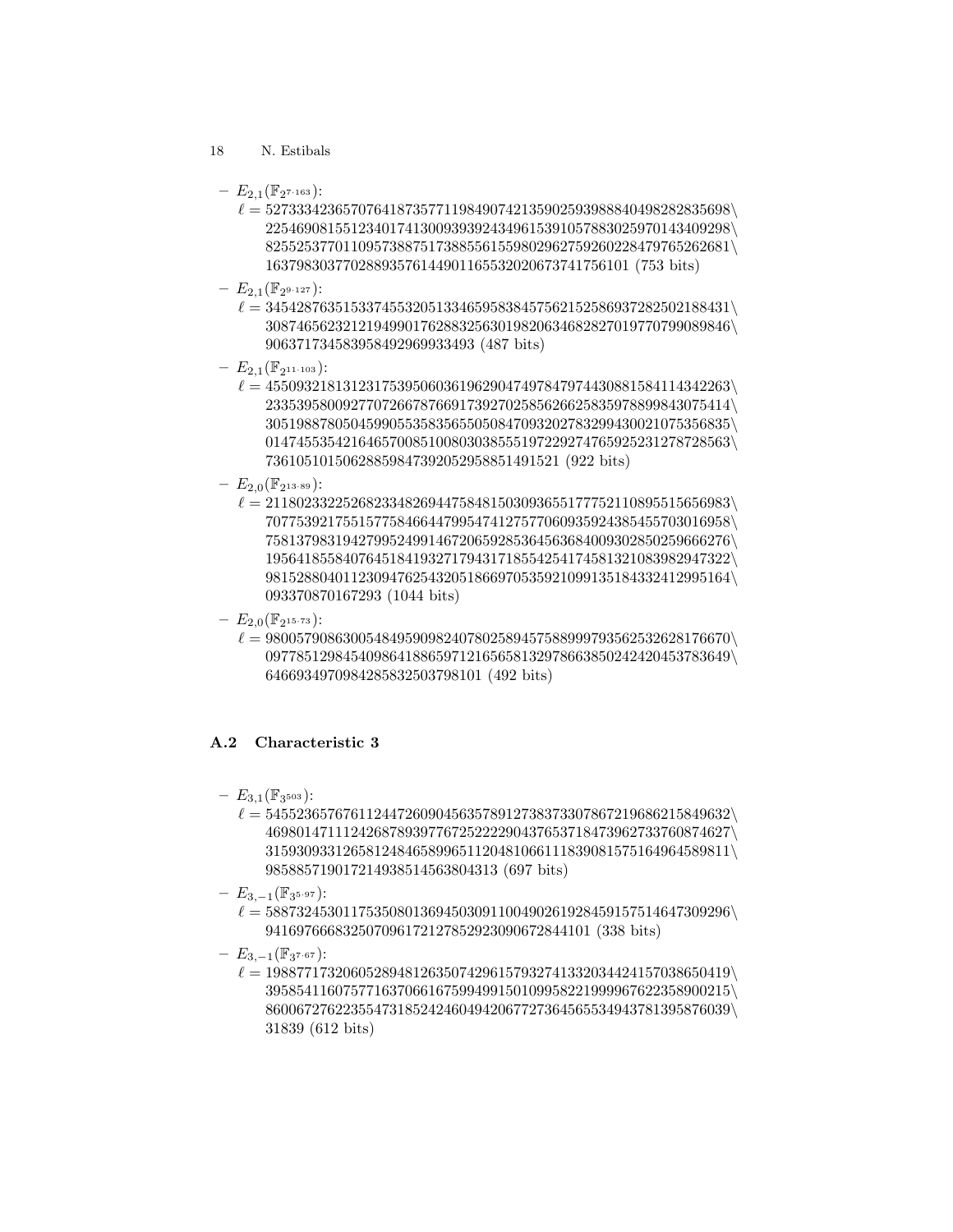- $E_{3,-1}(\mathbb{F}_{3^{11 \cdot 53}})$ :
	- $\ell = 211481819493746086782493570063344144137025400858064707053988\backslash$ 970007297523680247046853068625411347010037987354570096140286\ 131167233246014189282737634759057772983792414550023605401048\ 42866391856375045279587 (672 bits)
- $E_{3,1}(\mathbb{F}_{3^{13\cdot 43}})$ :
	- $\ell = 780805131216013322135909117531963030525104533454379292999972\backslash$ 285176605028947704178161317765629689154271408914071417540782\ 065065391844801376440344497422353298680259050077190192414921\ 27880097531140775099199845730350794443332650516869 (764 bits)
- $E_{3,1}(\mathbb{F}_{3^{17\cdot 67}})$ :
	- $\ell = 580807251443580749015157892103879774263203646148186545733767\backslash$ 301327964005061856781013661205024478877326019301235549238196\ 694127664203363097646101448800184666886885534005618344906757\ 470472679514154608265809419697947368576581275390419495027194\  $917502298809542558562159519788829324206159582134293407859461\backslash$ 864900191066023449574873333303427818411171268971389507316485\ 836697413405268401148957441805917547876956854138626736036981\ 306196286962102571430752380788971186616714875260124599797020\ 43146595818195017 (1650 bits)

# <span id="page-18-0"></span>B Multiplication algorithm over  $\mathbb{F}_{3^{5m}}$

Given a characteristic-3 finite field  $\mathbb{F}_{3^m}$  with  $5 \nmid m$ , its degree-5 extension  $\mathbb{F}_{3^{5m}}$ , and  $\alpha \in \mathbb{F}_{3^{5m}}$  such that  $\alpha^5 = \alpha - 1$ , we present explicit formulae of multiplication over  $\mathbb{F}_{3^{5m}}$  in Algorithm [1.](#page-19-0) These formulae come from the CRT-based algorithm presented by Cenk & Özbudak in  $[13]$  $[13]$ .